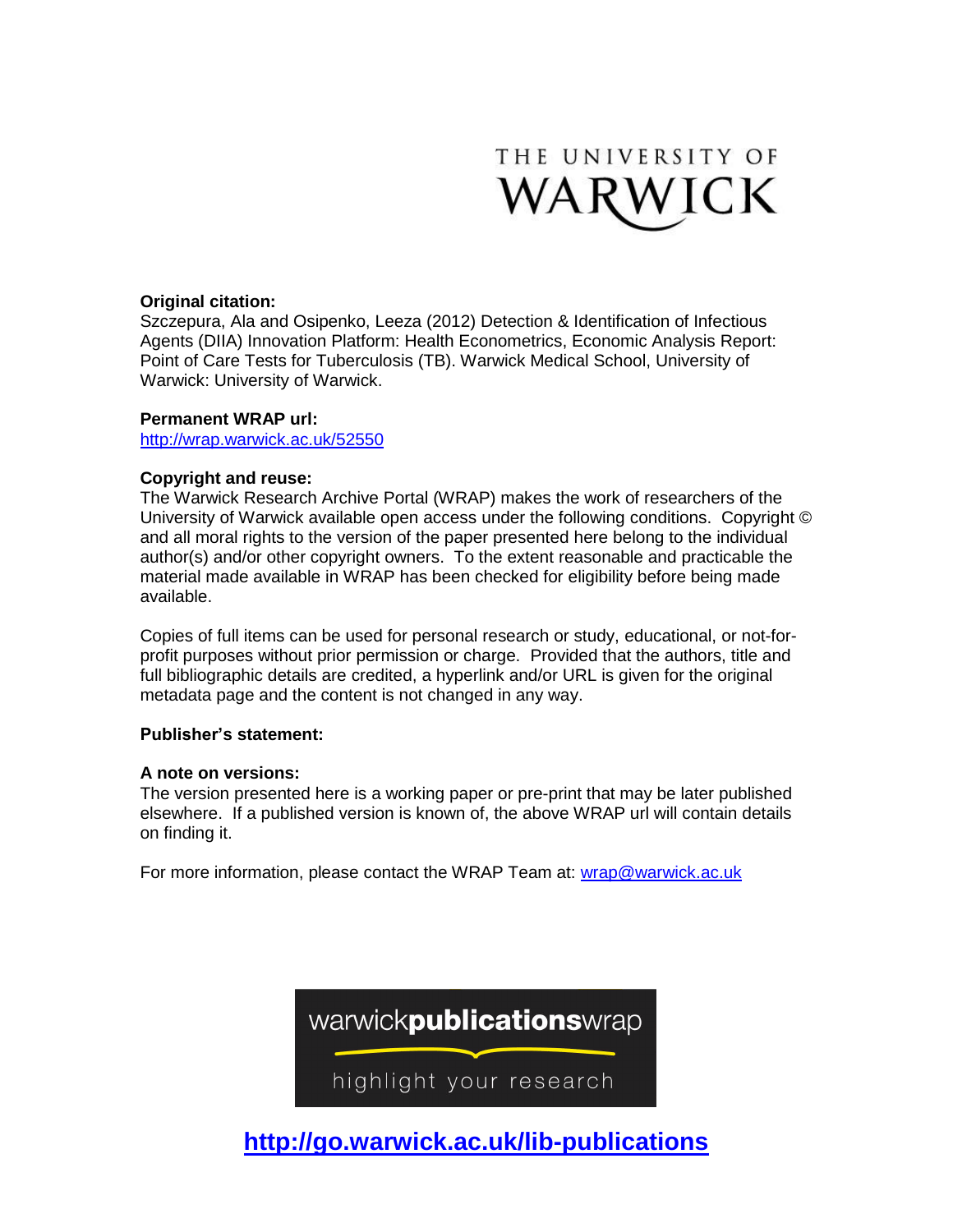

## **Detection & Identification of Infectious Agents (DIIA) Innovation Platform: Health Econometrics**

# **ECONOMIC ANALYSIS REPORT**

## **Point of Care Tests for Tuberculosis (TB)**

*Prepared by Division of Health Sciences, Warwick Medical School for UK Technology Strategy Board*

## **July 2012**

## **Research Team:**

Professor Ala Szczepura, Warwick Medical School Dr Leeza Osipenko, Senior Scientific Adviser, Scientific Advice Team, NICE & Honorary Fellow Warwick Medical School

#### *Contact:*

*Ala Szczepura, Professor of Health Services Research, Warwick Medical School, University of Warwick, Coventry CV4 7AL* [ala.szczepura@warwick.ac.uk](mailto:ala.szczepura@warwick.ac.uk)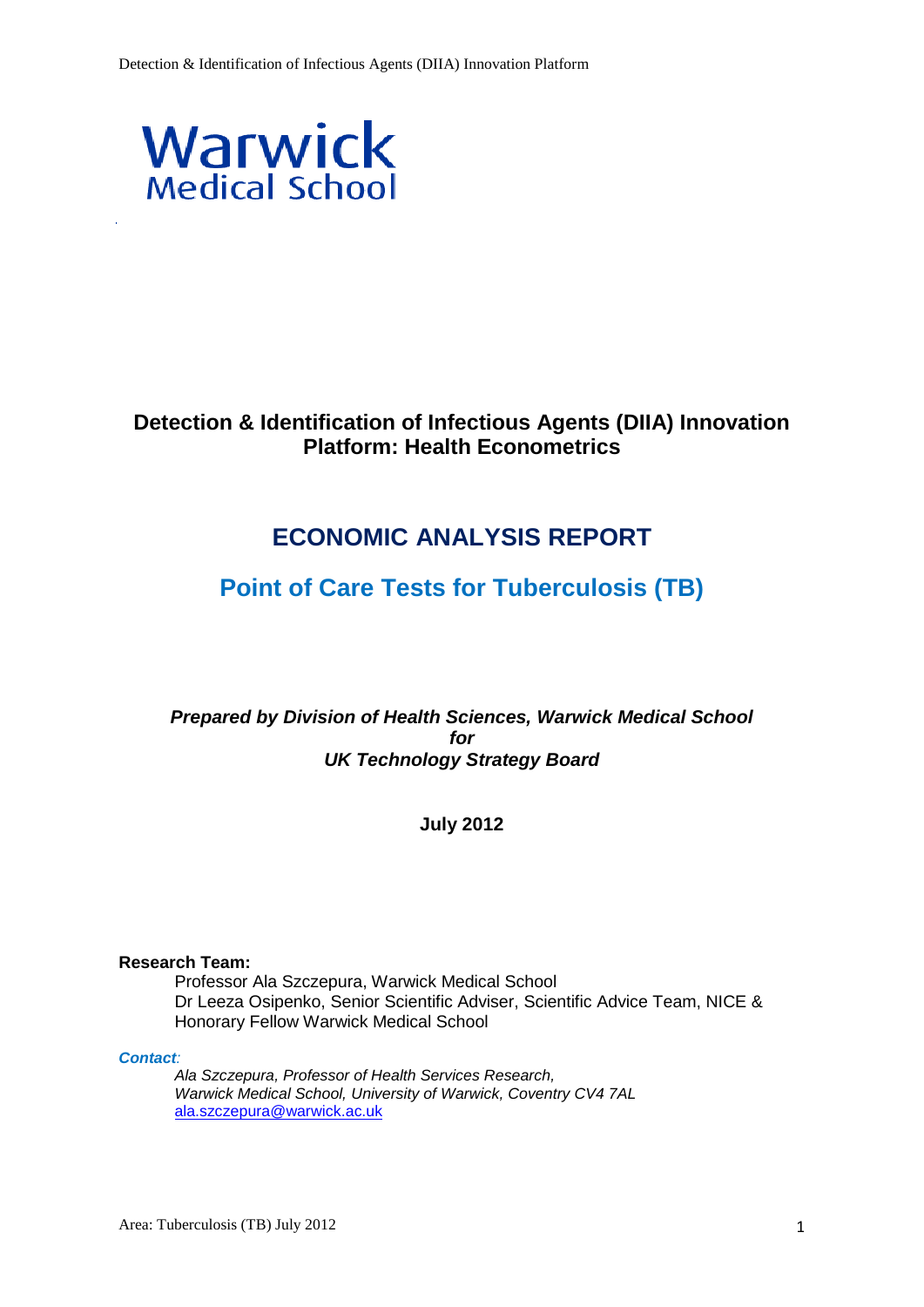## **Detection & Identification of Infectious Agents (DIIA) Innovation Platform: Health Econometrics**

# **Area: Tuberculosis (TB)**

## **1 Background**

A number of clinical/disease areas have been prioritised by the TSB and DH for the DIIA Innovation Platform. To support commissioning of technology developments in the area of tuberculosis detection in humans, a scoping review has been undertaken to help identify the specific requirements for new diagnostic test development and likely payback in the area of point of care (POC) tuberculosis tests in the UK.

There has been a gradual rise in the number of tuberculosis (TB) cases observed in the UK over the last 20 years, with a 4.2% rise in 2009 giving an overall 9,040 TB cases diagnosed or 15 cases per 100,000 population [\[1\]](#page-25-0).

The aims of this economic review are to identify available information on the following for tuberculosis (TB):

- $\triangleright$  economic burden of disease in the UK;
- current NHS cost of TB detection and cost of treating identified TB cases;
- $\triangleright$  evidence on cost-effectiveness of current tests for detection of active and latent TB infection; and
- $\triangleright$  estimates of the economic benefits which new POC tests might provide in the UK.

The following sections present an analysis of the four areas above. Cost figures are inflated to 2009 prices.

## **2 Economic burden of disease and cost of TB tests and treatment**

## **2.1 Economic burden of disease**

UK data on the economic burden associated with TB are incomplete. We have therefore collected information through a literature review and contacting experts. There were.

## *2.1.1 TB mortality:*

Identifying the costs associated with TB mortality is complex. The Health Protection Agency (HPA) enhanced surveillance schemes (Enhanced Tuberculosis Surveillance (ETS) in England, Wales and N Ireland and Enhanced Surveillance of Mycobacterial Infections (ESMI) in Scotland) provide an estimate of UK mortality. Twelve month follow up by ETS/ESMI of TB cases identified 168 deaths in 2009 where TB caused or contributed directly to death [\[1\]](#page-25-0).

It has been suggested these figures may underestimate deaths associated with TB for a number of reasons. Firstly, outcome information was not reported in 3.1% of cases. Also, although 474 patients were reported to have died in the UK in 2009 [\[2\]](#page-25-1), only 268 reports included information which clarified the cause of death; of these,  $168/268$  were directly linked to TB.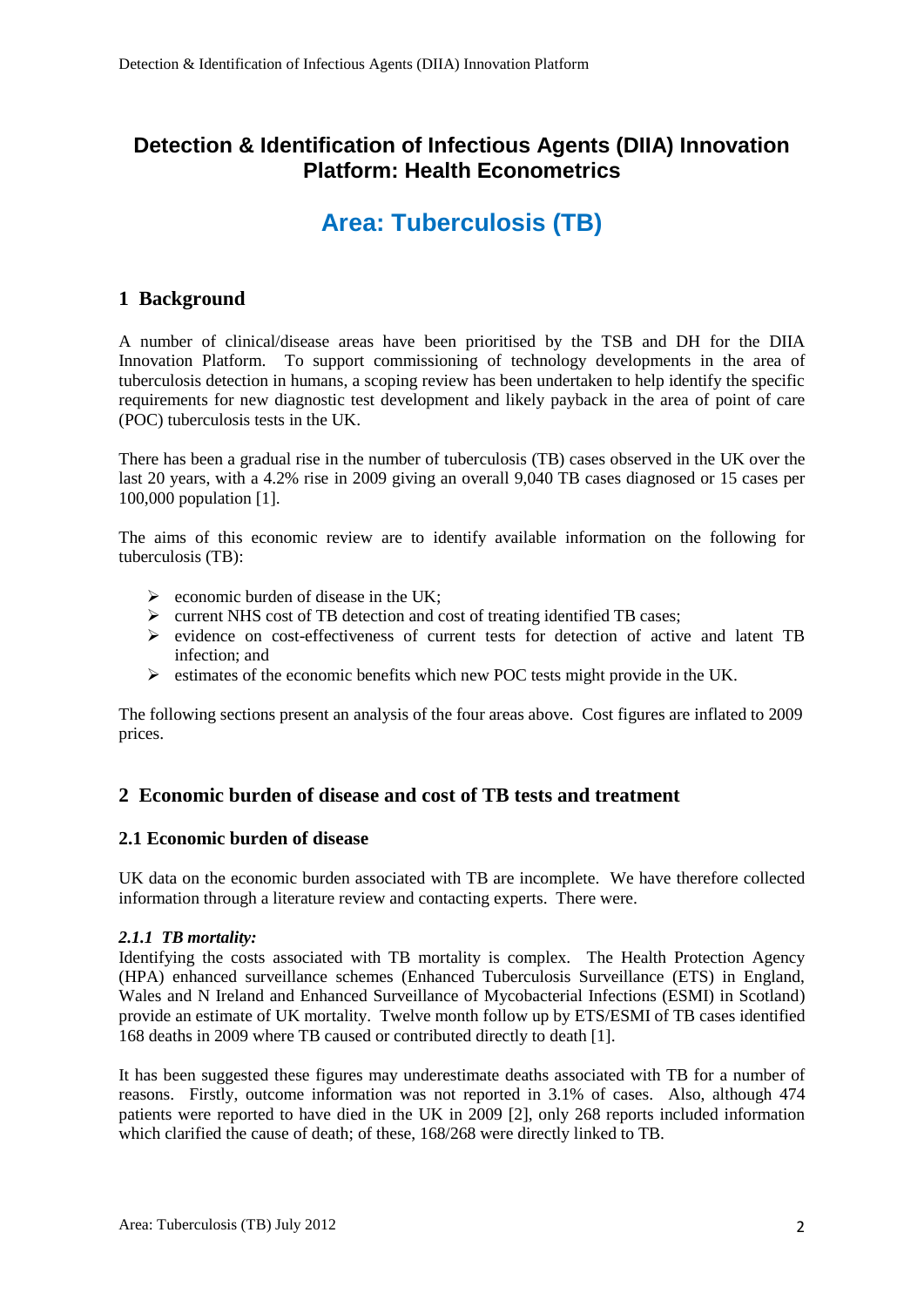An alternative source of information is the Office for National Statistics (ONS) notifications of infectious disease deaths, classified according to the International Classification of Disease coding system (ICD10) [\[3\]](#page-25-2). ONS identifies all deaths where TB is reported to be the underlying cause of death, but only for England and Wales only [\[4\]](#page-25-3).

For the UK, using HPA mortality figures, the number of life years (LYs) and Quality Adjusted Life years (QALYs) lost can be calculated as follows. Based on an estimated median age at death from TB in the UK of 64 years [\[3,](#page-25-2) [5\]](#page-25-4) combined with a reported life expectancy in the UK for 2009 of 80.1 years [\[6\]](#page-25-5), 474 deaths reported by the HPA in 2009 would equal ~**7,630 Life Years (LYs) lost**. After discounting at 3.5%, weighting by quality of life (0.75 for people in this age group [\[7\]](#page-25-6)), and valuing an additional life year at £30k [\[8\]](#page-25-7), this produces a **total mortality cost of approximately £99.0 million per annum** for the UK. Some of this mortality burden might be prevented through more efficient TB diagnosis.

## *2.1.2 TB morbidity:*

There is no published estimate of the UK morbidity burden associated with TB cases. The health related quality of life (EQ-5D) for individuals with TB has been quantified as 0.726 [\[9\]](#page-25-8). Other publications report Quality of Life (QoL) weights at 0.675 for patients starting on treatment and 0.813 for patients 2 months into treatment [\[10\]](#page-25-9). For the purpose of this analysis we assumed a QoL weight of 0.7. Based on this figure and the fact that non-fatal tuberculosis lasts for about six months [\[9\]](#page-25-8), it is possible to estimate that approximately **1,356 QALYs** were lost due to morbidity associated with the 9,040 TB cases reported in 2009 [\[1\]](#page-25-0). This assumes that an individual's quality of life is affected for the six months during which treatment is provided [\[11,](#page-25-10) [12\]](#page-25-11), and then returns to full health. This figure can be converted to a **morbidity cost of approximately £40.7 million per annum** in the UK (assuming a life year is valued at £30k, no discount rate applied). Once again, some of this morbidity burden might be preventable through earlier and more efficient diagnosis.

## *2.1.3 Costs to society:*

An estimate of the total cost to society associated with TB is not available for the UK. However, in Germany the total cost of an adult with TB, including productivity loss/sick benefit, is estimated at  $E11,240$  (£8,654 at 2009 prices) [\[13\]](#page-25-12). Based on the number of cases identified in the UK in 2009 (9,040), and assuming a similar demographic (i.e. working age), this would translate to a UK cost of **approximately £78.0 million per annum**.

## *2.1.4 Total economic burden of disease*

Totalling the separate costs above for mortality, morbidity and societal costs produces a UK figure of **approximately £584 million per annum** or £94, 510 per 100,000 population<sup>1</sup>.

## **2.2 Cost of treating TB**

In this section we attempt to quantify the various healthcare costs associated with TB cases (active and latent infections) once diagnosed. All assumptions are stated. A more complete description of the calculations is given in the **Annex 1**.

## *2.2.1 Standard TB drug therapy:*

A 2007 HTA review reported an annual drug costs for TB of £1.95 million/year in 2002 prices [\[11\]](#page-25-10). Updated to net present value [\[14\]](#page-25-13) this would represent £2.3 million per annum (2009) prices). A more accurate cost figure can be calculated based on the number of cases (9,040) diagnosed in 2009 [\[1\]](#page-25-0), mean standard drug therapy costs (excluding multi-drug resistant TB) per patient over 6 months, and the cost of drug administration.

 $\overline{a}$ 

<sup>&</sup>lt;sup>1</sup> Office for National Statistics (ONS) number of people in the UK 61,792,000 in mid-2009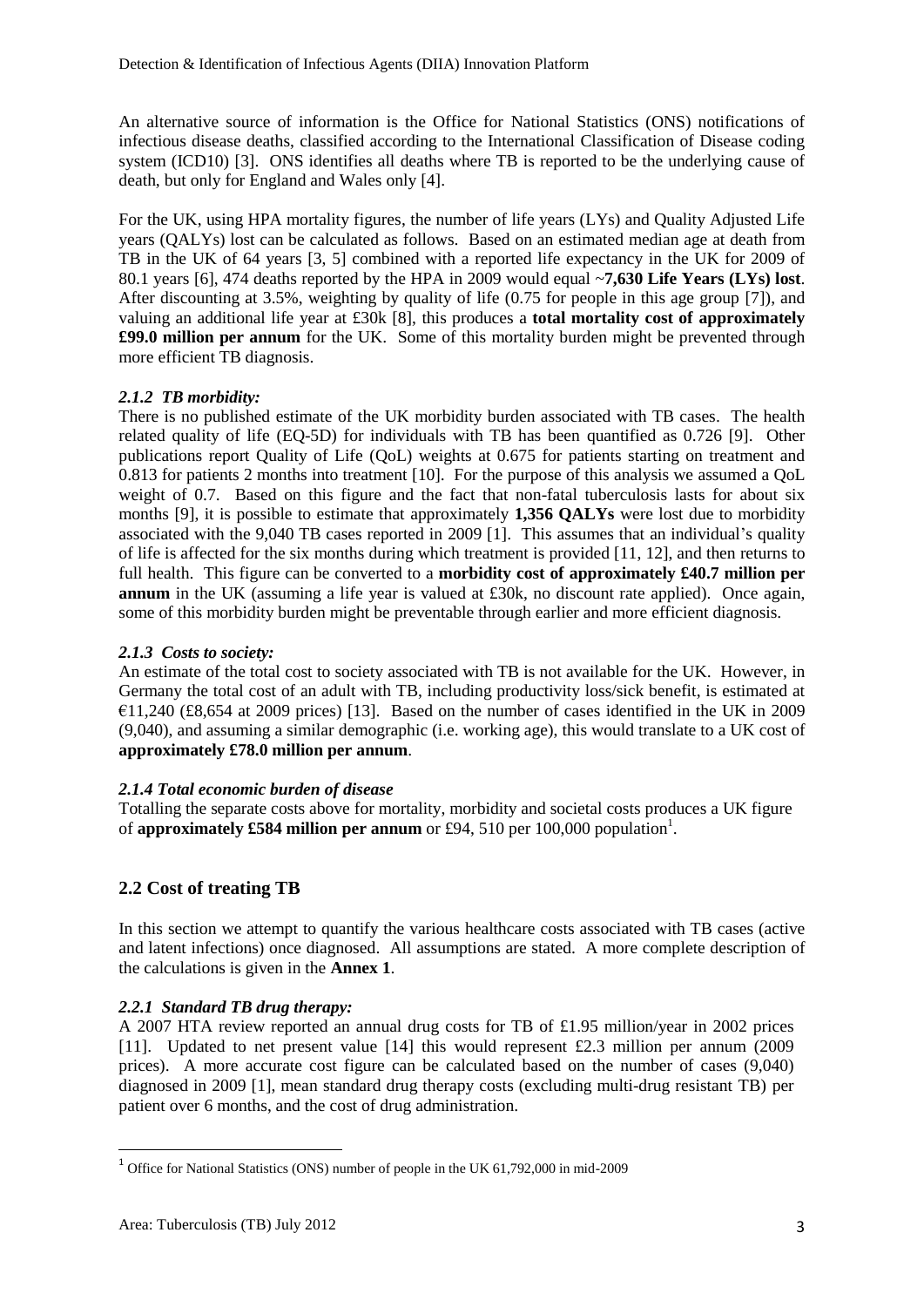Standard drugs can be administered in clinics or, for more difficult cases, through intensive supervised support, termed Directly Observed Therapy (DOT). For cases requiring DOT, the cost of delivery has been estimated at £2,964 per 'hard to reach' (HTR) patient and £300 per 'not hard to reach' patient in the UK [\[15\]](#page-25-14). Although national figures on the number of DOT cases are not available, data from Greater Manchester indicate that 5.5% (19/345) of patients were managed in this way in 2004<sup>2</sup>; and a similar figure of approximately 5% has been provided from Liverpool<sup>3</sup>. Experts acknowledge that the percentage is likely to be higher in London. More recently, the HPA has reported that social risk factors exist for at least 10% of TB cases [\[2\]](#page-25-1), and that data show that 42% of cases with at least one social risk factor are started on DOT [\[2\]](#page-25-1). In addition, HPA economic modelling assumes that 10% of the 'not hard to reach' population will complete DOT [\[15\]](#page-25-14). We have assumed that 4.2% of all TB patients (380) will fall into the expensive HTR group for DOT therapy (£2,964 per patient) and that a further 9% of cases (814) will require less expensive DOT administration (£300 per case). Excluding MDR cases (see below) this will leave 7,788 patients who receive standard treatment.

For the estimated 1,194 TB patients who had their drugs administered through DOT, and the unit costs above for DOT, intensive therapy support for UK cases in 2009 would be £1.1 million for the HTR population and £0.21 million for the remaining 'not hard to reach' population. This produces a grand total of **approximately £1.37 million per annum** for drug costs and their DOT administration.

The remaining 7,788 patients who received standard therapy in 2009 would incur **approximately £1.63 million per annum** for standard drug and administration costs (2009 prices) based on a mean drug therapy cost per patient over 6 months of £181.47 in 2003 prices [\[11\]](#page-25-10) or £210 per case (2009 prices). The total  $(\text{\pounds}3.0 \text{ million})$ 

#### *2.2.2 Multi-drug resistant (MDR) TB drug therapy:*

Multi-drug resistant TB is an important issue worldwide, with increasing rates reported and new drugs being developed [\[16,](#page-25-15) [17\]](#page-25-16). The current cost of drugs alone for treating the average patient is estimated to be 50 to 200 times higher than for treating a drug-susceptible TB patient, with the overall costs of care 10 times higher or more [\[18\]](#page-25-17).

For the relatively small number of UK patients whose TB is multi-drug resistant the mean cost of managing a patient with pulmonary MDR TB is reported at £60,000 in 2000 prices (£75,510 in 2009 prices) [\[19\]](#page-25-18). This figure is consistent with the data from the 2011 NICE clinical guideline [\[12\]](#page-25-11). Based on this price and 58 cases reported in the UK in 2009 [\[1\]](#page-25-0), the total cost of managing MDR cases is estimated at **approximately £4.38 million per annum**.

#### *2.2.3 Inpatient episodes:*

Inpatient care costs are difficult to estimate for TB. Based on 2,426 finished consultant episodes recorded in 2002 at a mean cost of £2,219 each (£2,652 in 2009 prices) [\[11\]](#page-25-10), UK costs associated with non-elective pulmonary admissions and pleural TB cases were estimated to be £6.4 million. This figure may overestimate TB costs because it does not allow for the influence of co-morbidities (e.g. 4.9% of TB cases were co-infected with HIV in 2010 [\[2\]](#page-25-1)). On the other hand, it may underestimate true costs since this figure excludes elective pulmonary TB admissions and all extrapulmonary TB cases. If elective mean inpatient care costs are assumed to be similar to non-elective admission costs, the total inpatient cost estimate would rise to  $\text{\pounds}9.6$  million. Or, using a base case cost estimate of £3,457 per non-elective episode reported elsewhere [\[20\]](#page-25-19) and levels of emergency admissions assumed in the 2006 NICE report, a higher figure of £15.4 million (2009 prices) is obtained. Both these figures still exclude extra-pulmonary TB cases; 53% of TB cases had extrapulmonary disease only in 2010 [\[1\]](#page-25-0).

 $\overline{a}$ 2 Personal communication, Dr Marko Petrovic, HPA

<sup>&</sup>lt;sup>3</sup> Personal communication, Dr Peter Ormerod, Liverpool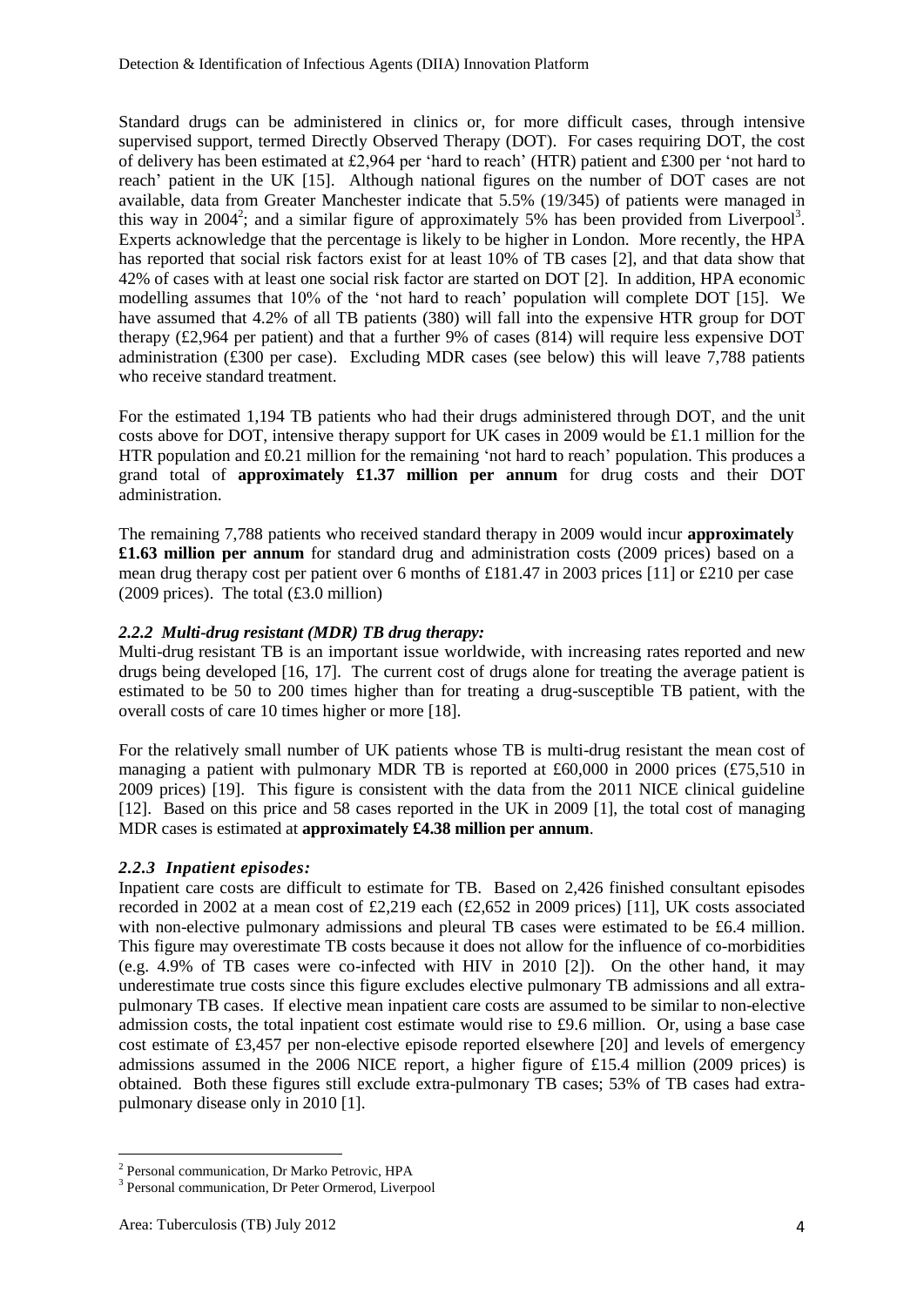The most recent HPA report for NICE [\[2\]](#page-25-1) adopts a different approach which produces a somewhat higher figure. Based on this approach, HTR patients are said to incur hospitalisation costs of £7,320 and non-HTR patients a hospitalisation cost of £3,386. According to HES data, 56% of TB patients are hospitalised [\[21\]](#page-26-0). HPA estimates that HTR TB patients represent 10% of the TB patient population. Using these figures, we estimate that in 2009 the UK inpatient costs for TB patients would have amounted to **approximately £19.0 million per annum**.

## *2.2.4 Primary Care/ Outpatients:*

In addition to inpatient care, individuals diagnosed with TB will also require outpatient visits and GP consultations. For the purpose of the present analysis, costs of £921 [\[15\]](#page-25-14) are applied to both hospitalised and non-hospitalised populations. If it is assumed that about 90% of all active TB cases will comply with appointments, the total cost of primary and outpatient care is estimated at **approximately £7.60 million per annum**.

## *2.2.5 Prophylaxis:*

The Health Protection Agency's systems of notification and enhanced surveillance do not collect data on cases of latent TB infection (LTBI), or on the number of people screened and given preventive treatment. This consists of isoniazid prescribed over 3 months. The total isoniazid cost for 2007 was reported as £604,181 (£631,101 per annum at 2009 prices) [\[11\]](#page-25-10). However, there is no estimate of the cost of administering prophylaxis. We estimate the total cost of latent TB treatment for the 17,040 Tuberculin Skin Test positive cases identified annually (see Annex 1) at a unit cost of £647per LTBI [\[22\]](#page-26-1) as **approximately £11.0 million per annum**.

## *2.2.6 Summary of cost for TB treatment:*

Based on the figures presented above, the total cost of treatment for TB cases in the UK is estimated at **approximately £45.0 million per annum** (2009 prices). This represents £72,825 per 100,000 general population. Excluding LTBI and MDR costs, other TB cases are estimated to cost approximately £3,300 each.

## **2.3 Cost of diagnostic services for TB**

In this section we attempt to quantify the resources used to diagnose patients with suspected active TB and to identify whether any of their contacts have active or latent TB. Once again, any assumptions made are stated. A more complete description of the calculations is given in the **Annex 1**.

## *2.3.1 Numbers tested:*

Because the incidence of TB in patients referred with suspected active TB is not routinely recorded in the UK it is difficult to accurately quantify the number of people tested annually. However, a long-term study in Leicester & Rutland (over the period 2005-8) documented the proportion of active TB cases in all GP referrals for chest X-rays for suspected TB as 36%.<sup>4</sup> A similar figure (between 25% and 33% of suspects referred) was independently reported, based on expert opinion, in London<sup>5</sup>. The ratio is likely to be smaller in other parts of the country with a lower incidence of TB, so we assumed an incidence of less than one in four referrals. Based on this figure, and the number of cases diagnosed in 2009, we estimated a crude figure of approximately 35,200 diagnostic referrals made for suspected TB. This figure *excludes* screening tests and contacts testing.

For the latter, it has been reported that there are an average of 6.5 contacts tested per primary case [\[23\]](#page-26-2), of which 1% will have active TB [\[12\]](#page-25-11). Addition of contact tracing tests to diagnostic referrals produces a UK figure of approximately 90,000 patients being tested for suspected TB or screened as contacts annually. This excludes people who might be screened at port of entry or in prisons,

 $\overline{a}$ 4 Personal communication, Dr Gerrit Woltmann, Leicester

<sup>&</sup>lt;sup>5</sup> Personal communication, Dr Graham Bothamley, Homerton Hospital NHS Trust, London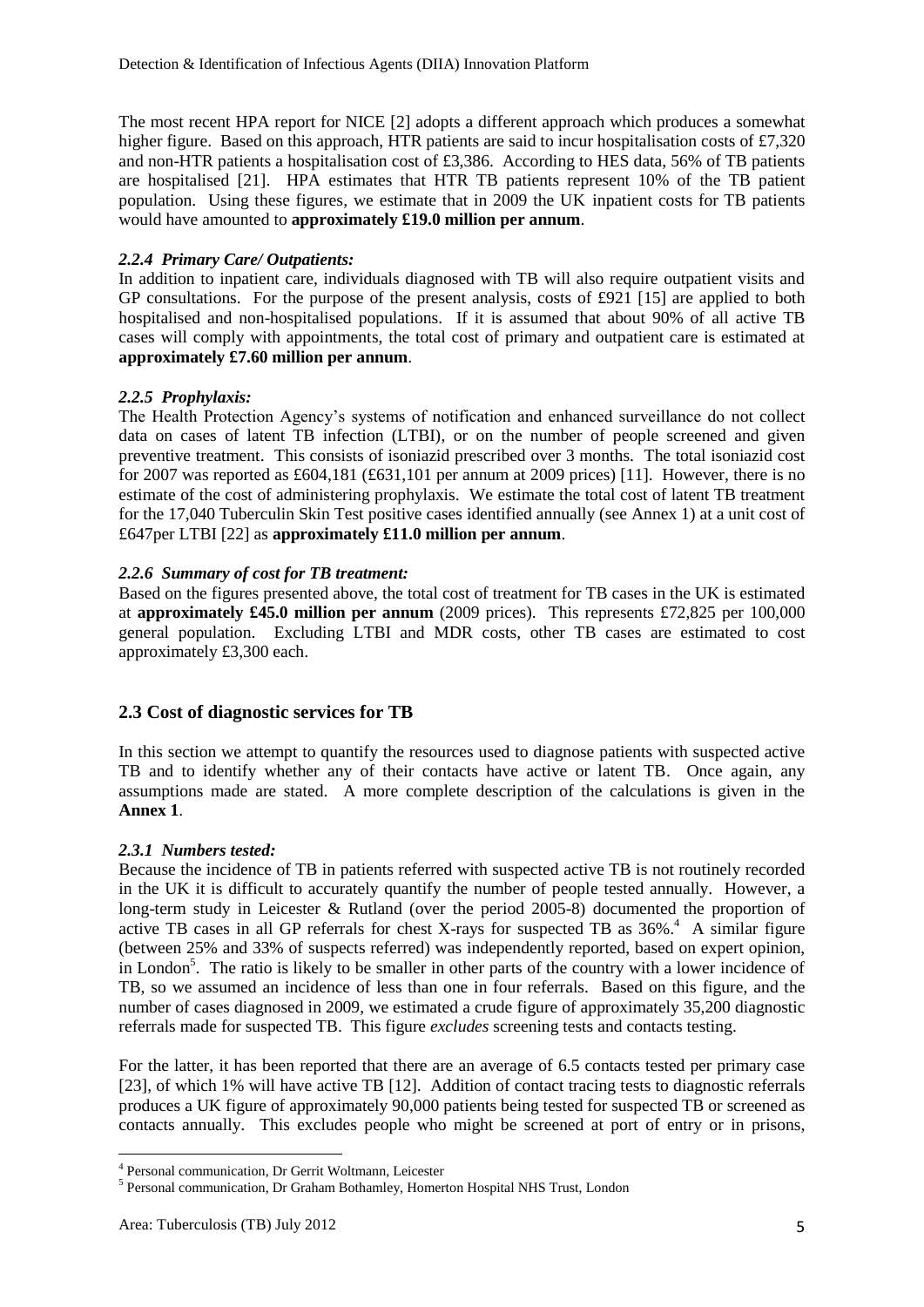hostels for the homeless or new entrant clinics. The HPA economic model developed for NICE estimates that 10,000 homeless people and 10,000 prisoners could be screened annually by mobile X-ray units [\[15\]](#page-25-14). Inclusion of all these cases indicates that over 110,000 people are tested or screened annually in the UK (excluding port of entry screening of immigrants and refugees – see section 3.3).

#### *2.3.2 Cost of chest X-rays:*

The unit cost for outpatient chest X-rays is £28 (NHS reference cost); for mobile X-ray the cost is £16 [\[15\]](#page-25-14). The number of X-rays performed annually in UK hospitals for suspected TB cannot be directly identified. Radiology departments do not record these<sup>6</sup>. Similarly, GP practice records do not consistently distinguish X-rays requested because there is some suspicion of  $TB<sup>7</sup>$ . If it is assumed that symptomatic patients being referred for suspected TB (approximately 35,200) all undergo a chest X-ray as advised  $[12]$ , the cost would equal £0.99 million per annum. If, in addition, 20,000 homeless/prisoners are screened annually using mobile X-ray, the added cost would be £0.32 million per annum, giving a total cost for chest X-rays of **approximately £1.31 million per annum** (this excludes port of entry screening).

#### *2.3.3 Cost of laboratory tests:*

Unit test costs for the most common laboratory tests were identified through a literature search and are shown in **Table 1**. The figures presented should be treated with some caution because full laboratory-based costs are not usually reported. Articles vary in terms of whether all key elements are included (i.e. particularly staff, capital equipment, accommodation and overheads); and certain costs associated with laboratory testing are generally excluded e.g. sample collection, transport, results reporting [\[24\]](#page-26-3).

National laboratory TB test costs are difficult to estimate because laboratory testing protocols involve the use of sequential tests and assumptions have to be made about the numbers of referrals at each stage. For suspected TB cases (~35,200 referrals per annum), we assumed that GPs will provide three laboratory samples as advised [\[12\]](#page-25-11), and that all three samples will have a sputum smear (microscopy) test (£1.5per sample) plus liquid culture (£27.16 each). Also, that at least one sample will undergo standard solid culture (£16.7) and that each person will have a NAAT test or gene probe MTBC (£15.67) [\[11\]](#page-25-10). In addition, we assumed that the 9,040 positive cases identified will undergo a further test to screen for antibiotic susceptibility  $({\sim} \text{\textsterling}70$  per case) [\[25\]](#page-26-4). This produces a total cost of laboratory testing for suspected TB of **approximately £4.44 million per annum**.

In addition, if we assume two primary care consultations are linked to this process, one as part of the test referral process and one for communicating the result (at £36 each [\[26\]](#page-26-5)), primary care costs linked to suspected TB cases will total **approximately £2.52 million per annum**.

#### *2.3.4 Cost of contact tracing and testing:*

The cost for tracing contacts of patients diagnosed with TB has been estimated by Eralp *et al* as £23 per contact [\[22\]](#page-26-1). This covers the cost of tracing people and telephone contact, but excludes the subsequent cost of any tests and treatment. For the 9,040 TB cases identified in 2009, based on 6.5 contacts traced per index case, the UK cost of contact tracing is **approximately £1.35 million per annum.**

In order to calculate the cost of *testing contacts*, for the purpose of this cost analysis it was assumed that all contacts of active cases (ca 58,760 based on 6.5 contacts per case) will be tested for latent TB infection as per procedures recommended in the NICE guideline [\[12\]](#page-25-11). We assumed that this first involves a Tuberculin Skin Test (TST) or Mantoux test; and that 30% of these will be positive [\[27\]](#page-26-6) and will then undergo the Interferon-Gamma Test (IGT). The total cost of testing contacts in 2009 is therefore estimated at **approximately an additional £1.85 million** (see Annex 1).

 $\overline{a}$ 

<sup>&</sup>lt;sup>6</sup> Personal communication, Dr Richard Wellings, Radiology Department, UHCW Trust, Coventry

<sup>7</sup> Personal communication, Dr Tim Holt, Assoc Prof General Practice, Warwick Medical School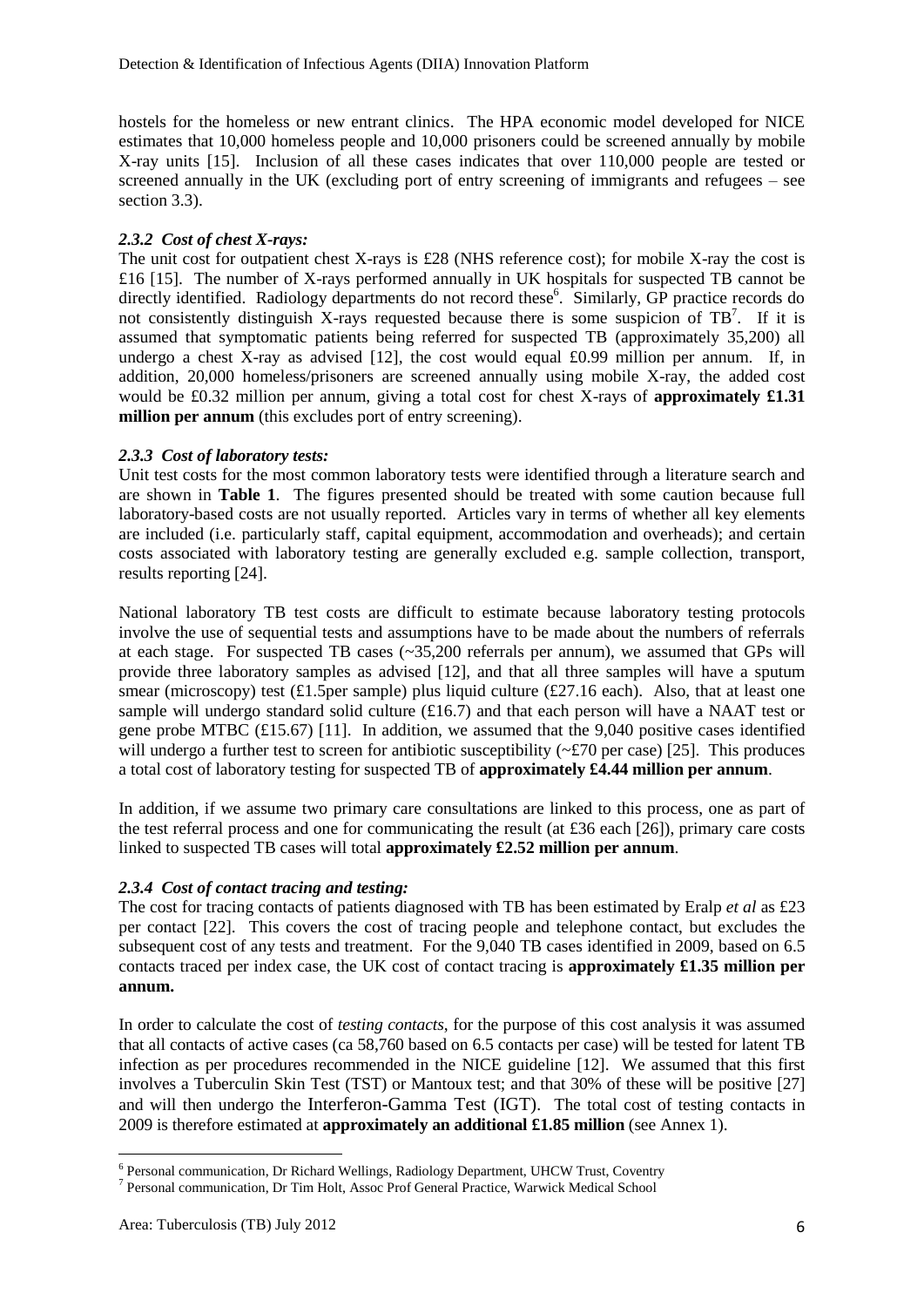#### *2.3.5 Total diagnostic service costs:*

Based on the estimates above, the resources used to identify patients with TB in the UK (including contact tracing) total of **approximately £11.47 million per annum** (2009 prices). This represents £18,560 per 100,000 general population. This figure excludes the national cost of the Health Protection Agency's systems for disease notification and surveillance.

## **2.4 Total cost of UK TB detection and treatment**

Totalling the separate costs estimated above for treatment and tests produces a UK figure of **£56.47 million per annum** or £91,390 per 100,000 population. Alternatively, a crude cost per case can be estimated based on global prices reported by the HPA (£15,000 for a hard to reach case and £4,606 for other cases) [\[15\]](#page-25-14). When applied to the 9,040 cases detected in 2009, this would provide a weighted average of £5,645 per case and indicate a slightly lower figure of **approximately £51.0 million per annum**.

## **2.5 Conclusions: Economic burden of disease & TB diagnosis and treatment costs**

- In terms of mortality, the annual TB burden in the UK is estimated to be 7,630 Life Years lost. This equates to an estimated mortality cost of £99.0 million per annum.
- In terms of morbidity, the estimated annual burden of disease in the UK is 1,355 QALYs lost for cases diagnosed in 2009. This equates to an estimated morbidity cost of £40.7 million per annum.
- Although the total cost to society associated with TB is not available for the UK; a rough annual figure of  $\text{\textsterling}78.0$  million (to include productivity loss) can be estimated based on international data.
- TB treatment, including drugs for active TB, MDR cases and prophylaxis (and their administration), hospital inpatient episodes, outpatient visits and primary care consultations are estimated to total at £45.0 million per annum in the UK. Within this figure, the annual cost of treating MDR cases is estimated to be £4.38 million.
- The cost for diagnosis of TB in the UK is in the region of £11.47 million per annum, including contact tracing and testing for latent TB infection. There is a high level of uncertainty around the unit cost of tests currently used in the NHS. The number of patients being tested annually in the UK for suspected TB is estimated to be in the order of 35,200. Inclusion of contact tracing raises this figure to ~90,000 people. A further 20,000 homeless people and prisoners screened would raise the total to 110,000; screening at port of entry would add to this figure even further.
- In terms of mortality and morbidity, the UK economic burden for TB is modest compared to countries in the developing world. UK expenditure on TB treatment and diagnosis, which is roughly estimated at £91,390 per 100,000 population, is significantly lower than the figure reported from the USA of \$US 700 million/year [\[28\]](#page-26-7), equivalent to a net present value of  $\sim$ £194,000 per 100,000 population.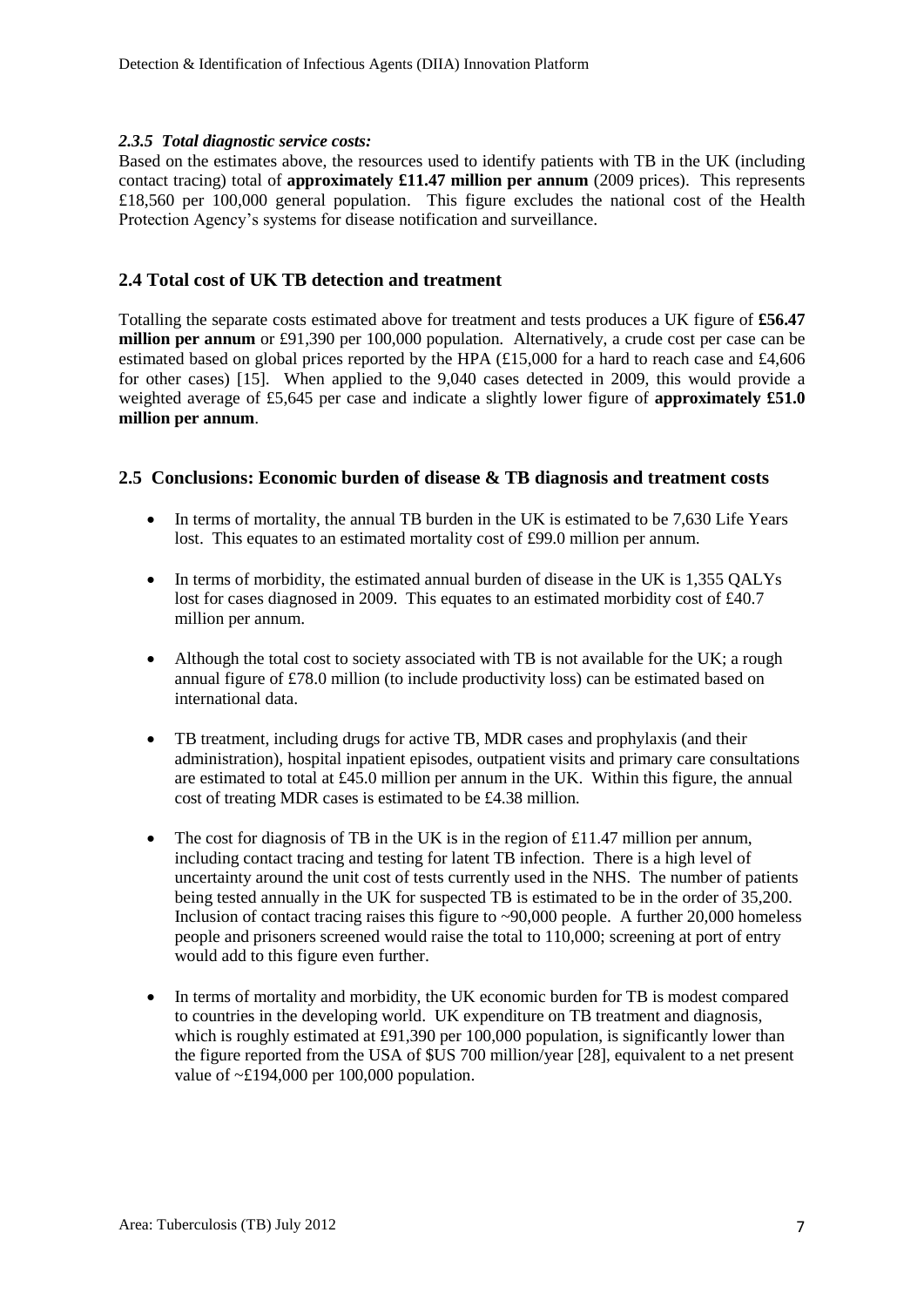## **3 Evidence on cost-effectiveness of current TB tests**

Ideally, the value for money (cost-effectiveness) any new POC test should be compared to that of current TB tests. However, from our review of the literature, published articles assessing the various tests currently available are inconsistent in the way that results are presented and of varying quality. Reported cost-effectiveness will not only be sensitive to factors such as technical performance (sensitivity/ specificity) and test cost, but also demographics of the population tested and the testing strategy used (e.g. testing high-risk individuals versus testing a whole population) [\[29\]](#page-26-8). This is rarely reported. For more rapid tests, as well as speed of test result and impact on TB transmission, cost-effectiveness will also be affected by any impact on associated services (e.g. other tests, hospitalisation rates etc) and the effectiveness of available treatment interventions, plus the comparator test or 'status quo' chosen [\[30\]](#page-26-9). These are rarely all reported in the articles identified. Finally, an economic evaluation should ideally report cost-utility (e.g. cost per QALY). Ratios such as the cost per active case detected and treated or the cost per case detected are less useful for policy makers.

## **3.1 Evidence on cost-effectiveness of tests currently used for active TB infections**

The review of the literature found relatively few studies which reported the cost-effectiveness of current TB tests listed in **Table 1**. In the articles identified, economic results were usually presented in the form of a 'cost per case detected' (see **Table 2**). Cost-utility analyses (i.e. cost/ QALY) were lacking.

#### *3.1.1 General evidence on cost-effectiveness of chest X-rays:*

Chest X-rays are reported to have a low sensitivity (67%) and specificity (61%) [\[15,](#page-25-14) [31\]](#page-26-10). Therefore, although they can be used as a screen for TB, the reported cost per case detected is too high for them to be considered 'cost-effective'. For example, research in Canada has estimated a value of \$CAD 9,898 per active TB case detected [\[30\]](#page-26-9), equivalent to £5,863 (2009). If treatment costs are included, this figure rises to £15,809 (2009) per active case detected and treated. Thus, Xrays appear not to be cost-effective as a diagnostic tool.

It has been suggested instead that X-rays may be cost-effective when used to rule out pulmonary TB in a person who has a positive reaction to the TST but no symptoms of disease [\[23,](#page-26-2) [32\]](#page-26-11). However, the cost-effectiveness of such case-finding, for example using a mobile X-ray unit combined with enhanced case management interventions for homeless and imprisoned populations, is reported to be highly context-specific [\[15\]](#page-25-14). So a general statement about cost-effectiveness is not possible.

## *3.1.2 Cost-effectiveness of chest X-rays vs. symptom checklists:*

The cost-effectiveness of a symptom checklist versus chest X-ray for initial screening for active disease depends on the relative accuracy of the two options and their costs. Under base case assumptions, an economic modelling exercise indicates that screening by X-ray is more expensive although it may lead to an overall saving in NHS expenditure, due to a predicted lower number of false positive results [\[12\]](#page-25-11).

#### *3.1.3 Evidence on cost-effectiveness of current laboratory tests for TB detection:*

Although several articles purporting to assess tests currently available to detect active TB report that a test is 'cost-effective', the evidence to support this statement is usually limited. Articles are generally of a poor quality and it is difficult to compare studies due to differences in the scope of the costs included and the types of outcomes measured. None of the studies identified were of a quality to fully meet accepted HTA standards for reporting test performance [\[33\]](#page-26-12). Costeffectiveness, when quantified, was most commonly described in terms of the cost per case detected. The potential for comparison across studies was limited due to differences in the populations studied (particularly TB incidence) and the comparator used. Because economic findings are highly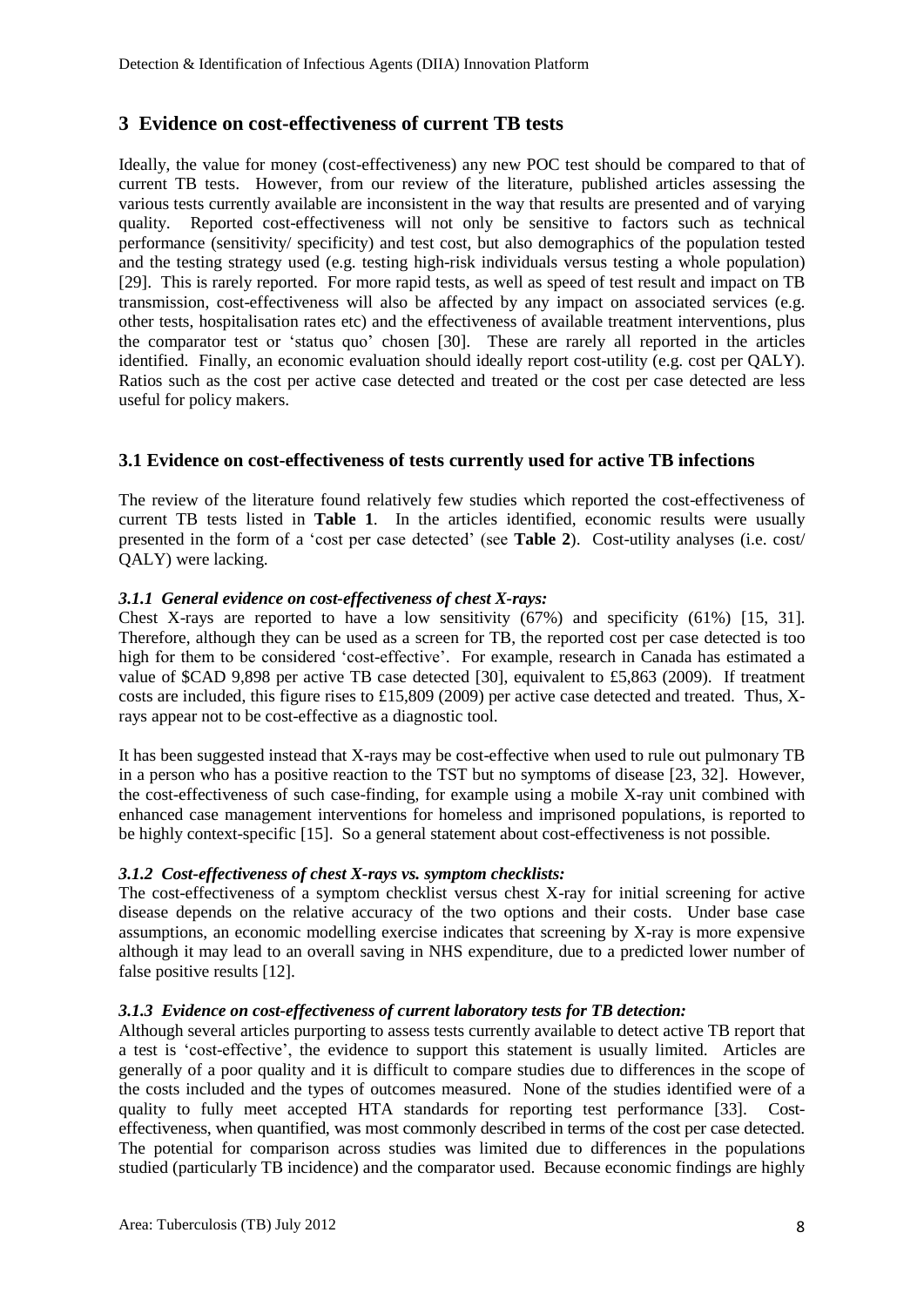dependent on the clinical context and the economic perspective adopted in a study, differences in these made comparison across the studies identified difficult if not impossible. As a result, even the most common measure of cost-effectiveness reported in the literature (i.e. cost per case detected) showed a very wide variation.

Furthermore, most published studies focused on individual steps (tests) in the diagnostic process. The overall cost-effectiveness of the system-wide diagnostic pathway, including sequential tests, was usually not considered. This **represents an important gap in the evidence** for current laboratory tests for TB detection

Specific examples of 'cost-effectiveness' results are presented below. These illustrate the variability in tests, method for reporting of cost-effectiveness, and the quality of findings. This variability made any synthesis of the economic findings impossible:

- **Culture tests:** the cost per active TB case detected is reported to be between \$CAD 6,757 (based on 1 specimen) and \$CAD 17,284 (3 specimens) [\[30\]](#page-26-9).
- **TST:** the cost per active TB case detected in Canada is estimated at \$CAD 12,407 [\[30\]](#page-26-9).
- **PCR test:** the cost per active TB case detected is reported to be \$CAD 10,990 [\[30\]](#page-26-9).
- **PCR cross-blot hybridization:** this is reported to cost \$US 1.50/sample. This cost is stated to be 'more than offset' by potential savings linked to earlier reporting [\[34\]](#page-26-13).
- **AMTD (Gen-Probe Inc):** the testing strategy that incorporates dilution of smear-positive but not smear-negative respiratory specimens is simply reported to be 'cost-effective' [\[35\]](#page-26-14).
- **MMGIT, AMGIT CLJ and HLJ:** the cost per case detected is ~US\$ 95 when modelled for maximum throughput in Zambia. When performed among smear-negative specimens, the cost per additional case identified is predicted to rise to US\$ 487 for MMGIT, and to be even higher for other methods [\[36\]](#page-26-15).
- **INNO-LiPA Rif.TB PCR-based hybridization assay:** this is simply reported to be 'costeffective' and highly reliable when run in parallel with a conventional TB laboratory diagnostic algorithm [\[37\]](#page-26-16).
- **RT-LAMP-ELISA-hybridization assay:** this is reported to be more cost-effective than real-time TaqMan RT-PCR and AMTD assays [\[38\]](#page-26-17).

**Table 2** indicates the very wide range in cost per case values reported for various TB tests. A range of £87 - £3,348 per case (£91- £3,497 in 2009 prices) was identified.

## *3.1.4 Evidence on cost-effectiveness of tests for detecting multiple drug resistant (MDR) TB:*

Based on the most recent data, at least 7.1% of TB patients are resistant to at least one antibiotic [\[2\]](#page-25-1). Drug resistant TB is important because patients who are sputum smear positive remain infectious for much longer than those with susceptible organisms. MDR cases also have a higher mortality rate and they require more costly treatment with drugs of higher toxicity. Once again, costeffectiveness was mainly reported in terms of the cost per case diagnosed; no cost-utility analyses were identified. A number of individual studies did report the cost-effectiveness of tests for detection of MDR cases, but the lack of a systematic review of economic studies **represents a second important gap in the evidence** for current laboratory TB tests. Examples of 'costeffectiveness' studies identified include:

- *rpoB* **test:** this is estimated to cost  $\sim$  £120/test, and £2,958 per MDR-TB case diagnosed. However, the test is 7 weeks faster than conventional culture [\[39\]](#page-26-18).
- **Direct amplification and reverse hybridization of the** *rpoB* **gene:** this is reported to be 'cost-effective' compared to indirect proportion method on Lowenstein-Jensen medium. As would be expected, the method is reported to be most cost-effective in patient groups with a high prevalence of TB [\[25\]](#page-26-4).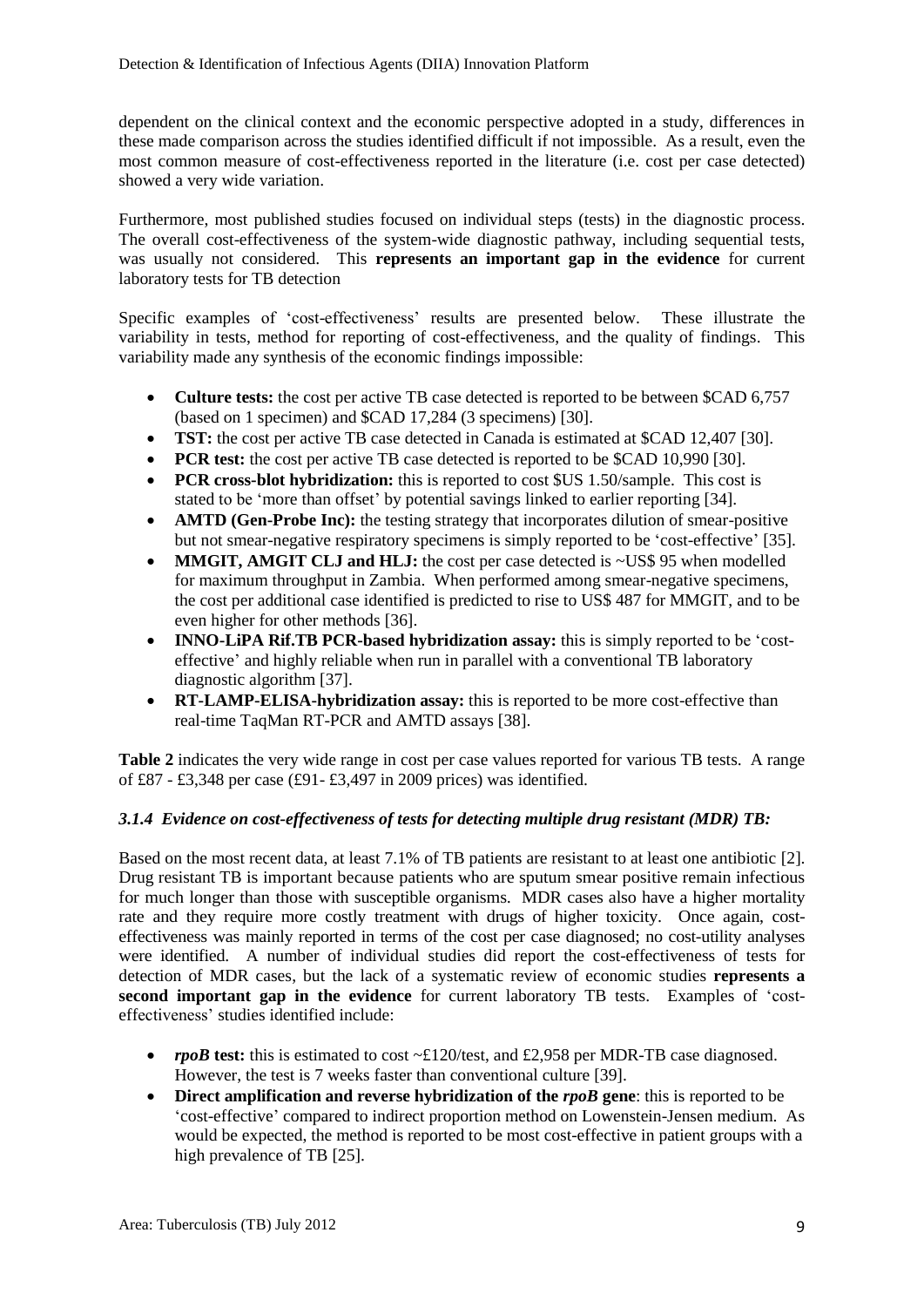**Five different tests:** the average cost per case detected has been estimated for a 2% prevalence of MDR-TB. When transmission effects are included (e.g. savings due to lower transmission as a result of case detection), the cost per case detected ranges from US\$ 3,031 to US\$ 8,672 in 2004 [\[25\]](#page-26-4) or £2,252-£6,444 (2009 prices).

In **Table 2**, a fairly conservative figure of £2,958 per MDR case detected is presented.

#### **3.2 Evidence on cost-effectiveness of tests used for screening**

New POC test should also be compared to existing tests in the context of screening, in addition to their potential use for detecting active disease in people presenting with symptoms. The literature on cost-effectiveness of current TB tests used for screening and testing contacts mostly considers two types of test: the tuberculin skin test (TST) and the interferon-gamma test (IGT)/ interferon gamma release assay (IGRA). IGRA/IGT has proved a useful addition for the diagnosis of dormant (or latent) TB infection in the absence of active disease. However, the issue of latent infection, particularly among non-UK born people, remains a largely unaddressed source of future disease; there are no statistics providing a breakdown of LTBI cases identified in new entrants versus via contact tracing for people with infectious TB.

There is currently no single, reliable test for detecting latent TB infection (LTBI). Although TST is inexpensive (see **Table 1**) and relatively easy to perform, testing requires two patient visits which increases the overall cost to the NHS of this test. Effectiveness is dependent on the patient returning within the specified time period for the second visit. As pointed out above, the NICE guidelines recommend the use of the TST with positive test results followed by the IGT [\[12\]](#page-25-11).

The overall cost-effectiveness of any detection programme for LTBI is likely to be influenced particularly by levels of compliance with therapy once latent (or dormant) TB is detected. At the same time, a 2008 systematic review of the literature has highlighted poor adherence to LTBI therapy [\[40\]](#page-27-0). The degree to which compliance levels are built into cost-effectiveness analyses varies. The overall cost-effectiveness of any testing regime for LTBI will ultimately be dependent on the number of active TB cases *prevented*.

The cost-effectiveness literature identified considers IGRA both as a replacement for, and as an add-on to, TST. For England and Wales, economic modelling has indicated that a two-stage strategy (TST/IGT) will be cost-effective (£26,000 per QALY) for identifying LTBI in the context of a contact tracing programme, while TST and IGT on their own are not cost-effective methods [\[23\]](#page-26-2). Cost-effectiveness is reported to be higher in high incidence/ high risk populations. Two systematic reviews of IGRA note excellent specificity for the tests to distinguish latent TB from prior vaccination [\[11,](#page-25-10) [41\]](#page-27-1). However, for detection of *active* TB infection, IGRA has reduced specificity due to its ability to detect latent TB [\[42\]](#page-27-2).

There is a lack of consistency in the manner in which 'cost-effectiveness' results are presented for TB screening/contact testing. Studies also do not always distinguish active and latent TB findings. This variability once again made synthesis of the economic findings difficult. Examples of findings reported include the following:

 **QuantiFERON-TB test:** QFT-based screening programmes (with QFT as an add-on or replacement for TST) are both reported to provide superior clinical and economic outcomes in comparison to programmes based on TST alone in Germany, and at a 'comparatively small additional cost' [\[32\]](#page-26-11). The same authors subsequently reported that the cost of screening and treatment when using QFT alone amounted to  $\epsilon$ 215.79 (£166.15) per close contact [\[43\]](#page-27-3).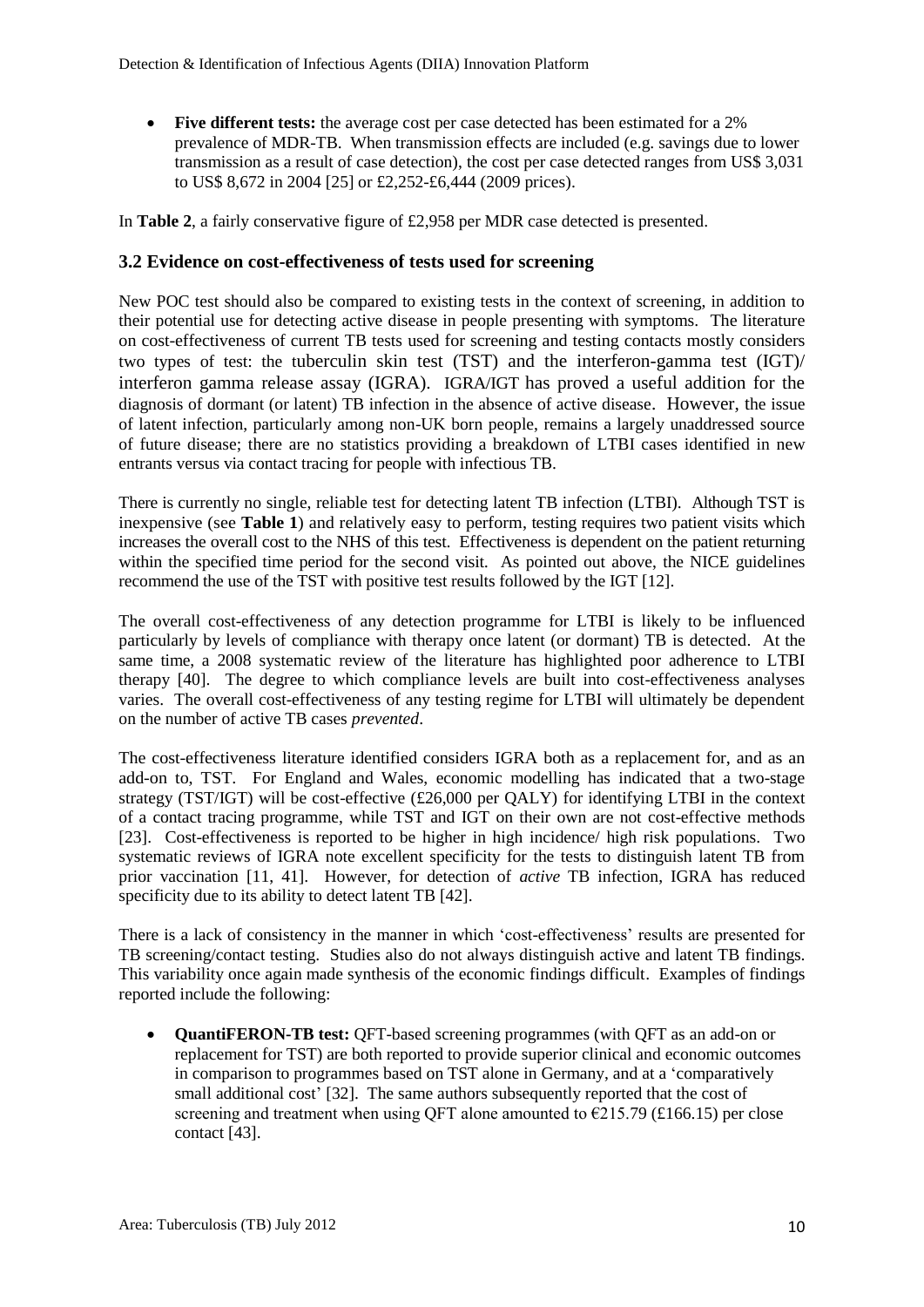- **QuantiFERON-TB Gold test:** the cost per positive case detected for QFT-G is reported as \$US 171.78; compared to \$US 145.99 using TST [\[32\]](#page-26-11); equivalent to £89.73 vs £76.25 (2009 prices).
- **T-Spot.TB:** TST followed by confirmation of positive results by T-Spot.TB test is reported to be the most cost-effective option for screening for latent TB infection in Switzerland [\[44\]](#page-27-4). More recently, Swiss researchers have suggested that TST should be replaced by the TIGRA test (T-cell interferon gamma release assays) [\[45\]](#page-27-5).
- **T-Spot.TB:** more recent company material reports that use of T-SPOT.TB, either alone or in combination with TST, greatly reduces the number of contacts treated to prevent one TB case in [\[46\]](#page-27-6).
- **DHPLC:** Denaturing high-performance liquid chromatography has been reported to be a 'cost-effective, rapid, sensitive, and high-throughput technique' for TB screening [\[47\]](#page-27-7).

Table 2 includes an estimated cost per 'active case detected' for screening/ contact testing (£5,442 at 2009 prices).

## **3.3 Evidence on screening of immigrants and refugees**

The cost analysis in section 2 excluded the cost of screening immigrants and refugees e.g. at port of entry. However, surveys have consistently shown the highest rates of clinical TB disease in recent arrivals, particularly within the first few years after initial entry [\[23\]](#page-26-2). A recent UK epidemiological study has also identified that transmission within England accounts for only one in four cases, with the remainder arising from reactivation or acquisition outside England [\[48\]](#page-27-8).

There is a mixed evidence base on the economics of screening immigrants and refugees. As might be expected, screening overseas born children/adults is reported to be more cost-effective than screening all [\[49\]](#page-27-9). In low-incidence countries, screening of all migrants at port of entry using existing technology is thought to have little overall impact and not to be very cost-effective as a TB control strategy. More efficient alternatives in this situation may include contact tracing delivered through primary care, as well as increased investment in global tuberculosis control [\[30\]](#page-26-9). Early UK research has indicated that contact tracing is more effective at detecting TB than new-entrant screening [\[50\]](#page-27-10). Findings from Canada also confirm that contact tracing is highly cost-effective, compared to immigrant TB screening at entry [\[51\]](#page-27-11). The 2011 NICE clinical guideline on new entrant screening suggests that as the prevalence of TB and the conversion rate of TB increase the tests (TST/IGT and IGT alone) will become cost-effective [\[15\]](#page-25-14). The UK Home Office and the Department of Health have piloted pre-entry TB screening in 8 countries.

Recent NICE guidelines state that new entrants should be identified for TB screening [\[12\]](#page-25-11). Research undertaken in the UK has estimated that screening individuals in general practice, new entrant clinics, and hostels for the homeless and would cost £1.26, £13.17 and £96.36 per person respectively, while the cost per person screened per case of tuberculosis prevented would be £6.32, £23.00, and £10.00 respectively [\[52\]](#page-27-12). In contrast, a more recent study of TB screening services for asylum seekers in one of the UK induction centres has reported that, although screening can achieve a high uptake, cost-effectiveness is questionable, particularly where the yield of active disease is low. TST is not an ideal screening procedure in this setting because it may be uncompleted and the benefit of detecting latent infections is uncertain. The annual cost of screening was estimated to be £350,000 [\[53\]](#page-27-13). Economic modelling also suggests that prophylaxis is not cost-effective in the context of new entrant screening [\[12\]](#page-25-11).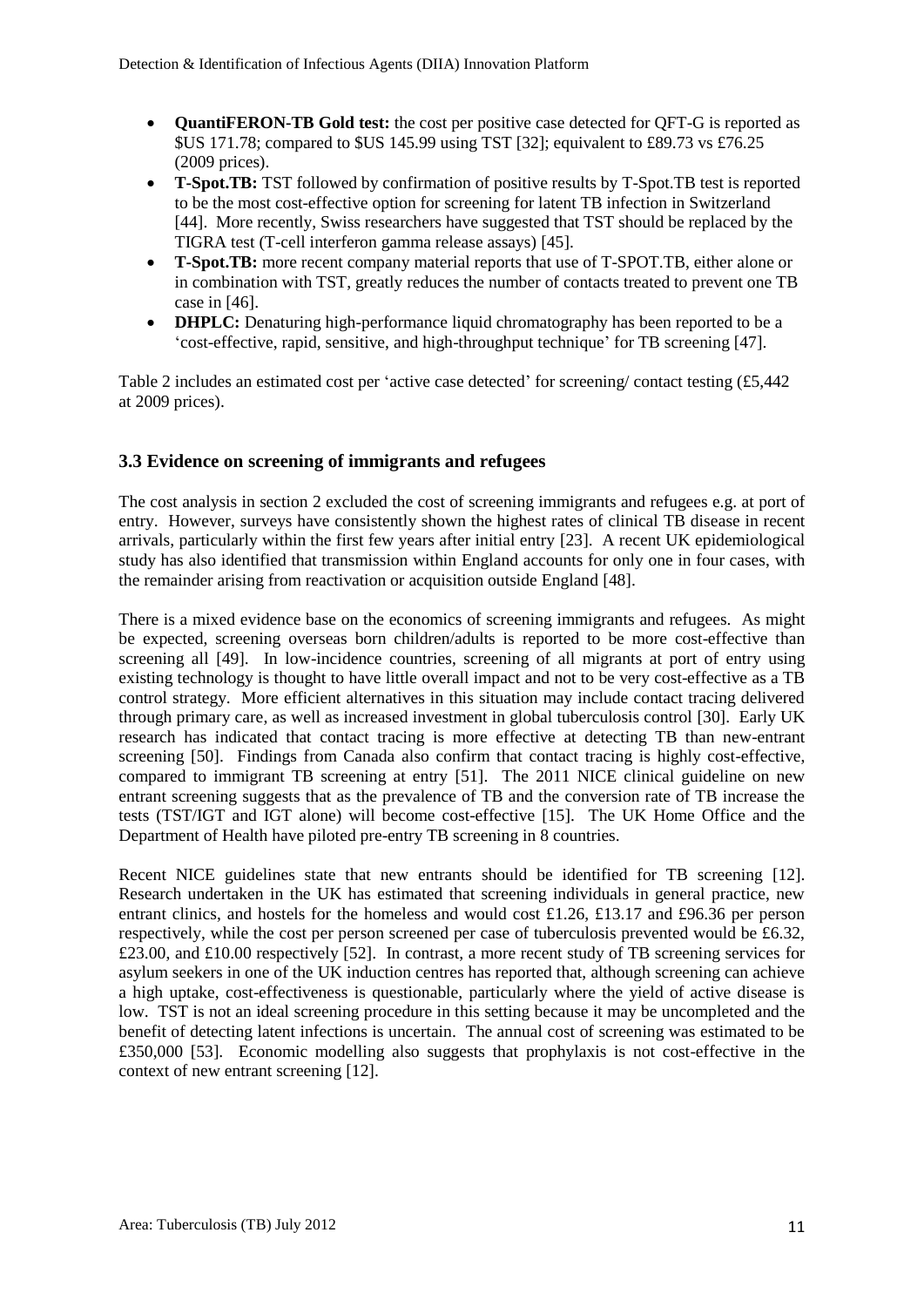## **4 Overview of economic literature and improvements required in the UK**

There is very little published on the cost-effectiveness of existing tests for TB; this represents a major research gap. In economic terms, rapid case detection, provision of drug therapy and ensuring completion of treatment are all important in reducing the burden associated with TB infection. The question is – *where in the system is it best to intervene for maximum economic benefit*?

In the UK context, a rapid POC test to screening contacts of TB patients to identify other active TB cases might provide benefits. In particular, a more rapid test would be valuable since current tests can take up to 12 weeks. The UK HTA Programme has commissioned research to assess the costeffectiveness of existing tests for rapid identification of active TB disease. The study, which started in 2011, focuses on whole blood interferon-gamma enzyme-linked immunosorbent assay (ELISA) and enzyme-linked immunospot assay (ELISPOT) tests and is due to report in mid-2015 [\[54\]](#page-27-14). The costeffectiveness of other emerging tests e.g. Sequella TB Patch, also needs to be assessed before the cost-effectiveness of rapid POC technologies can be adequately considered for the UK.

In economic terms, tests which offer increased *speed of diagnosis* are likely to have a direct cost saving in terms of people currently falsely suspected of having active TB. Among these patients, a more rapid diagnosis ruling out TB will save money in terms of reducing unnecessary treatment costs and possibly improving contact tracing, although this is difficult to quantify. However, speed of diagnosis is not necessarily the same as diagnostic turn-around time. A recent systematic review of studies examining delays in diagnosis and treatment of TB has highlighted a 'vicious cycle' of repeated visits at the same healthcare level and failure to refer on to specialised TB services [\[55\]](#page-27-15). Although earlier discharge of false positives and earlier correct treatment of TB cases will both improve cost-utility.

Drug resistant TB remains a problem, particularly in London, and as our analysis indicates it incurs high treatment and mortality costs, although the latter could not be quantified. *Rapid, early indication of multiple drug resistance* would enable clinicians to tailor drug therapy more accurately. Improved cost-effectiveness should result from earlier correct treatment of atypical and drug-resistant TB.

In the context of contact tracing, latent TB infection can currently be identified using a two-stage strategy (TST/IGT) with an incremental cost-effectiveness ratio of £26,000 per QALY; one of the few areas in which cost-utility data are available for existing TB tests. Population programmes in the range £20,000-£30,000 are unlikely to be accepted by NICE on cost-effectiveness grounds alone. In this case, cost-effectiveness will depend crucially on the prevalence within the population groups tested; 70 percent of LTBI cases are in non-UK born residents. More importantly, there is currently no certain way of *predicting which 10% of latently infected people will go on to present with active disease*. This will severely limit the cost-effectiveness of extending screening beyond the contact tracing context. A test which is highly predictive of future development of disease would allow targeted chemoprophylaxis for individuals at risk of disease. The UK HTA Programme has commissioned research in this area which is due to report in early 2016 [\[56\]](#page-27-16). Improved predictive performance may also help to address the underlying issue of poor adherence to LTBI therapy reported in a recent review [\[40\]](#page-27-0). If patients at particular risk of progression to active TB can be identified then adherence to prophylaxis may be improved through DOT-like approaches. A recent Australian study has reported economic findings on the implementation of telecare technology as a cost saving device and to improve Directly Observed Therapy for TB [\[57\]](#page-27-17)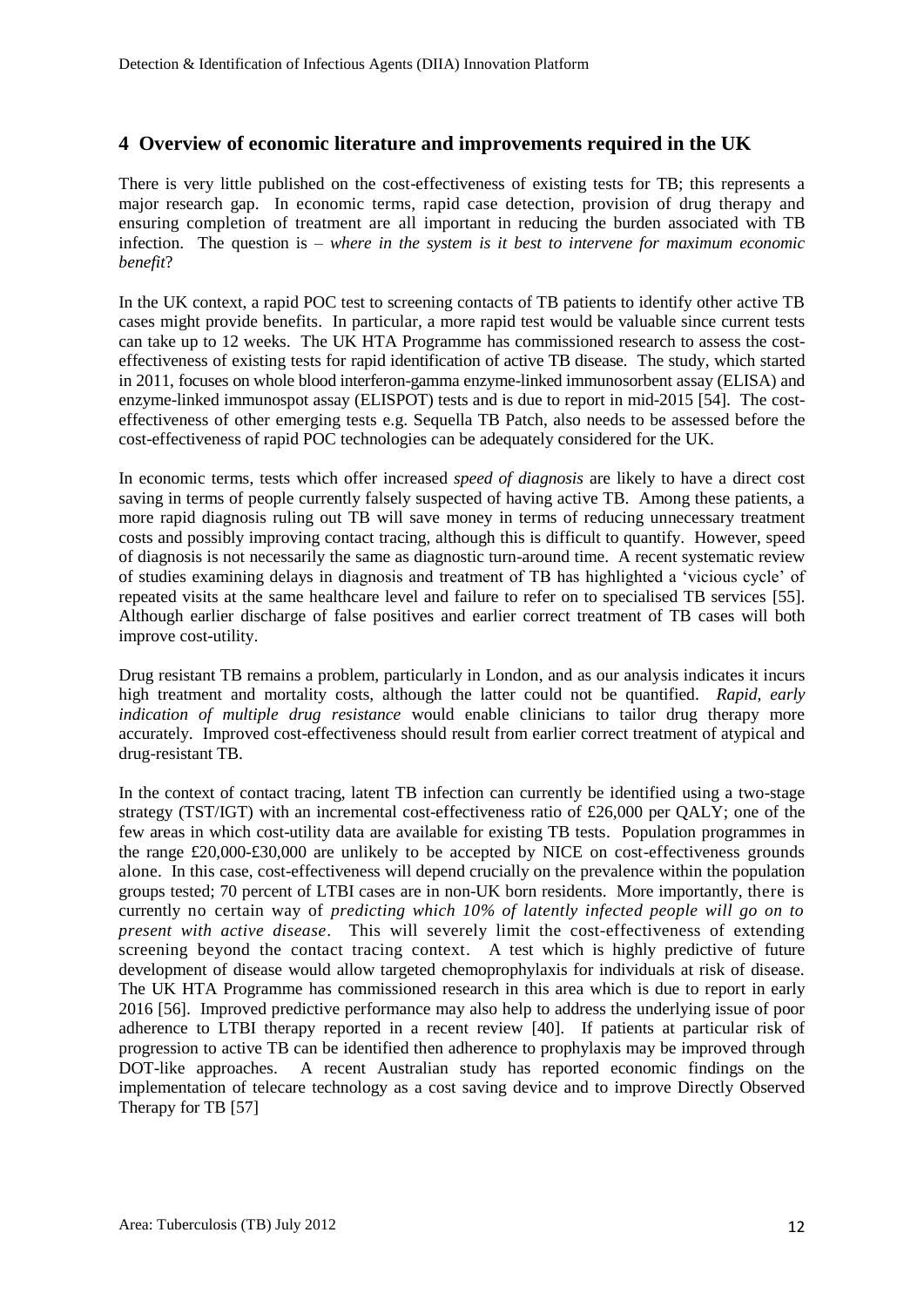General points which can be drawn from our overview of the literature include:

- The current size of the market for different TB tests in the UK is unknown. Consequently, it is difficult to estimate the economic impact of existing TB diagnostic and screening tests or the economic advantage of new tests.
- Our analysis suggests that investment in the development of new diagnostic tests for TB is unlikely to offer significant cost savings for the UK healthcare system. Tests currently available to diagnose active TB appear to demonstrate adequate performance, although the total cost of testing suspected TB cases could not be estimated with complete accuracy.
- In order to establish the actual economics of TB detection in the UK, additional modelling of costs and benefits of system-wide diagnostic pathways (including imaging and laboratory tests for extra-pulmonary TB) would need to be undertaken.
- The main problem in the UK appears to be late diagnosis of TB. Earlier diagnosis would lead to fewer deaths and a lower number of cases per year, as active TB cases are diagnosed sooner and infect fewer healthy people. From an economic perspective, it is important to identify whether cost or the poor performance of currently available tests influences this. There is no robust evidence that either the price of current tests or their performance significantly delays diagnosis. However, the role of primary care in the referral process, and improvements in this area, are clearly also important. Consideration of this was outside the scope of the current report.
- Our conclusion from the available evidence is that the problem with TB diagnosis in the UK is systemic. The key changes required are ones which will facilitate identification of TB cases as early as possible.
- The major market for new TB tests will clearly be in high incidence countries in the developing world. In this context, there is a need to introduce more cost-effective technologies which can test large populations at low costs.
- While developing countries would benefit from high throughput new screening tests, lowincidence countries such as the UK may be in need of more highly-specific diagnostic tests (e.g. MDR tests). In some low-incidence countries, like the US, which have a significantly higher expenditure on TB than the UK, improvements in other diagnostic tests may prove to be an important tool to contain costs.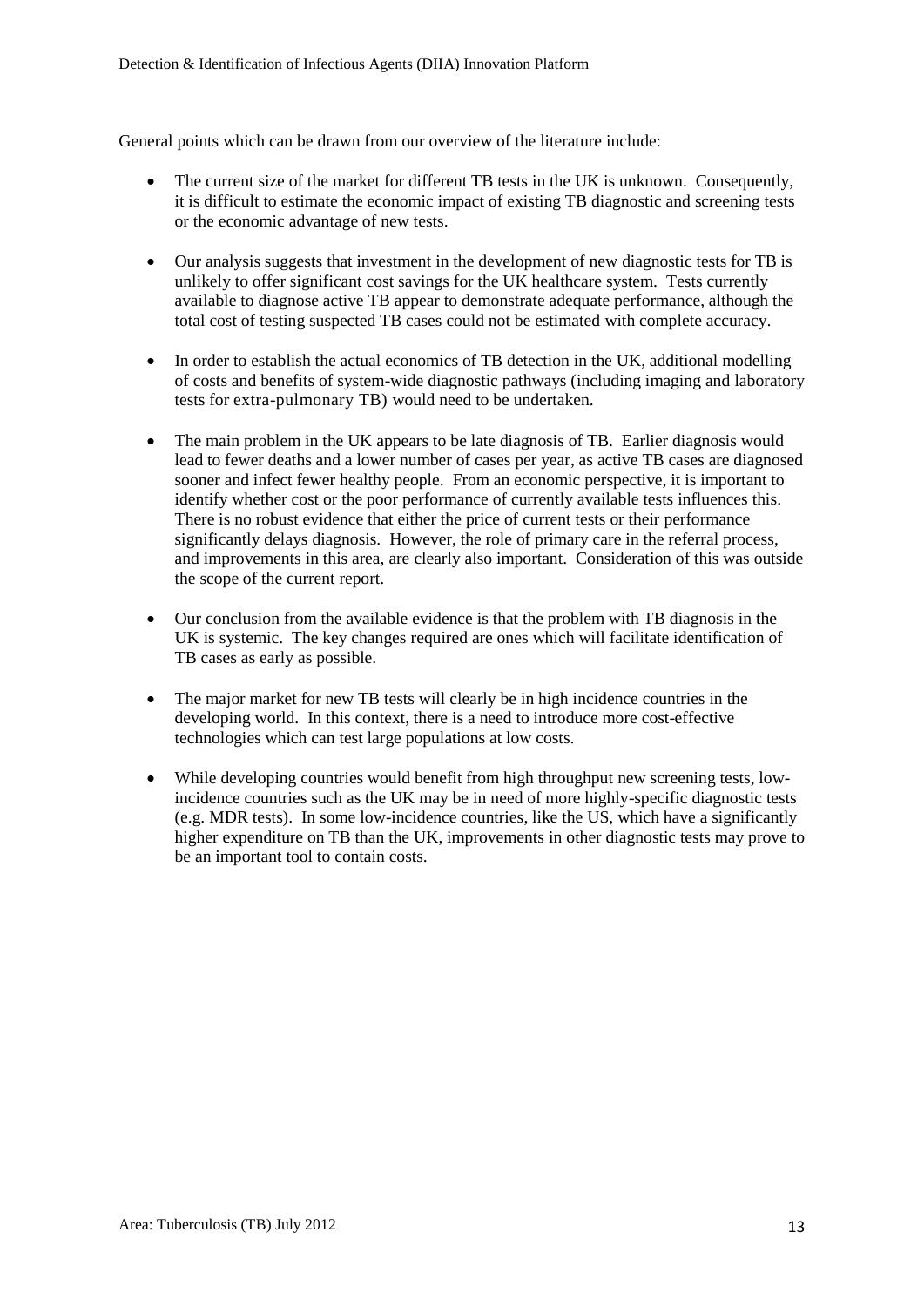## **5 Estimating the economic benefits which new POC tests could provide**

#### **5.1 Overview of economic analysis and model used**

#### *Current testing scenarios (Table 3):*

**Table 3** presents an overview of the UK status quo for TB screening and diagnostic tests (excluding chest X-rays). Comparative data are provided for the technical performance (sensitivity/specificity) of tests currently used; times to result; and the setting where testing is currently undertaken. The numbers of patients being tested annually is also presented (where this can be estimated). The final two columns summarise current economic impact in the UK as detailed in section 2 above. The penultimate column provides an estimate of the current laboratory cost of testing for suspected TB and screening costs associated with following contacts of active TB cases. The final column lists annual costs associated with mortality, morbidity and NHS treatment of cases detected.

#### *New testing scenarios (Table 4):*

**Table 4** presents the characteristics of an 'ideal' new test to replace the *status quo* sequential testing for suspected TB. The Table includes information on test requirements (sensitivity/ specificity, time to result, and test process) for the new test.

An economic model has been constructed to estimate the predicted economic benefits at national level of moving from the current status quo to implementation of a new test.

#### *The economic model:*

A relatively simple cost model was constructed in Excel to estimate national level costs for TB diagnosis following a referral for suspected disease in the two scenarios presented in Table 3 (status quo) and Table 4 (new test). This analysis excluded tests for screening/ detection of latent TB infections, for which accurate national level test data could not be identified.

#### *Data in the model:*

The model parameters were based on the highest level of evidence available from our review of the literature, and through contacting experts.

The main economic drivers for the new diagnostic tests were assumed to be changes in the number of false negatives/false positives and increases in the number of true positives detected. These in their turn were assumed to impact on the number of infections transmitted and on mortality.

The impact on morbidity could not quantified due to lack of robust data (e.g. QALYs), and was not included in the model.

#### *Costs:*

For each testing scenario, we estimated the number of cases of detected/ undetected and treated/ untreated infections and subsequent direct cost consequences. Indirect and intangible costs associated with TB infections, including lost time from work, pain, anxiety, and morbidity were not included in the analysis. Thus, the results presented below are likely to be an underestimate.

#### **5.2 Overview of economic results**

The current pattern and sequence of testing (status quo) for detection and antibiotic susceptibility testing was assumed to involve 3 samples per person and the following sequence: (i) all 3 samples undergo sputum smear (microscopy) test and liquid culture; (ii) 1 sample undergoes standard solid culture; (iii) 1 NAAT test or gene probe MTBC is carried out per person to confirm culture positive samples for MTB; (iv) all positive MTB samples undergo further test to screen for antibiotic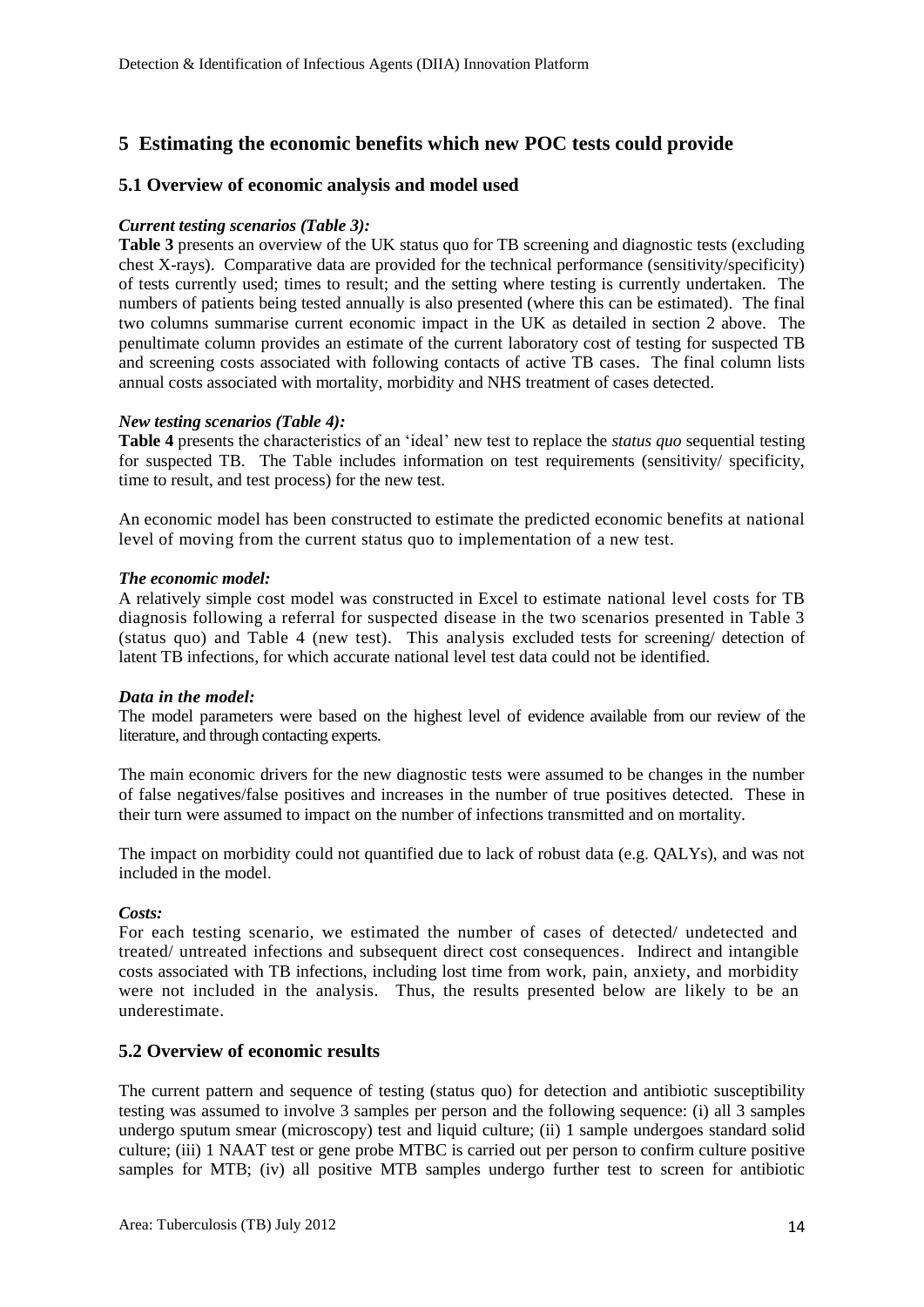susceptibility. For the new single-step test, it is assumed that the same number of people will be tested.

For cost modelling purposes it was assumed that the ideal new test would cost (per person tested) the same as the current combination of laboratory tests. Comparison of the costs and financial benefits of the two scenarios, status quo (Table 3) versus new test (Table 4), was undertaken. For the current system, in the economic model, significant losses were associated with a high number of false negatives which lead to increased mortality (maximum potential loss estimated at  $\sim$ £30 million) and additional infections (potential losses up to £0.1million). The characteristics of an ideal new test will result in (i) fewer steps; (ii) improved sensitivity i.e. more cases accurately detected (model not actual); and (iii) a more rapid test result.

In terms of improved sensitivity, the cost model indicated that additional cases detected will lead to extra treatment costs (~£11 million) in year 1, compared to the status quo scenario. However, a financial benefit will be realised from a significantly lower number of false negatives resulting in a decrease in deaths from TB (modelled losses due to death amount to £0.14million).

The reduced turn-around time for a diagnostic result (from 4-6 weeks for culture to  $\langle 2 \rangle$  hr for new Point of Care (PoC) test) may provide an additional benefit in economic terms. However, **i**n the current model, it was not possible to quantify this benefit in financial terms.Although, the low TB infectivity rate means that there will be relatively little impact on the overall number of infections and therefore associated costs, a saving linked to speedier diagnosis could be reduced expenditure on contact tracing. This will only occur if contact tracing is currently initiated before culture and NAAT test results are available. In this case, a more rapid test would limit contact tracing to the 36% of cases that are positive which could add a further saving of £0.5 million per annum**<sup>8</sup> .**

Comparison of the two scenarios predicts an **annual saving of ~£18 million** following replacement of the status quo with a single new test with high sensitivity and specificity (98/98). Although a break-even test cost could not be calculated, any new test should probably not be more expensive than the current cost of laboratory testing (combination of tests). This is an average £118 per referral.

It should be remembered, however, that TB transmission within the UK may account for only a quarter of total cases, with the remainder arising from reactivation or acquisition outside the country. This emphasises the importance of considering new test development in the screening context, as well as for laboratory diagnosis. Additional data would need to be acquired in order to be able to model the economic benefits of new POC technology in this broader context.

 $\overline{a}$ 

 $8$  Further potential savings on screening of contacts is not included here as it is not clear whether the new test will impact the number of LTBI cases that are being screened annually.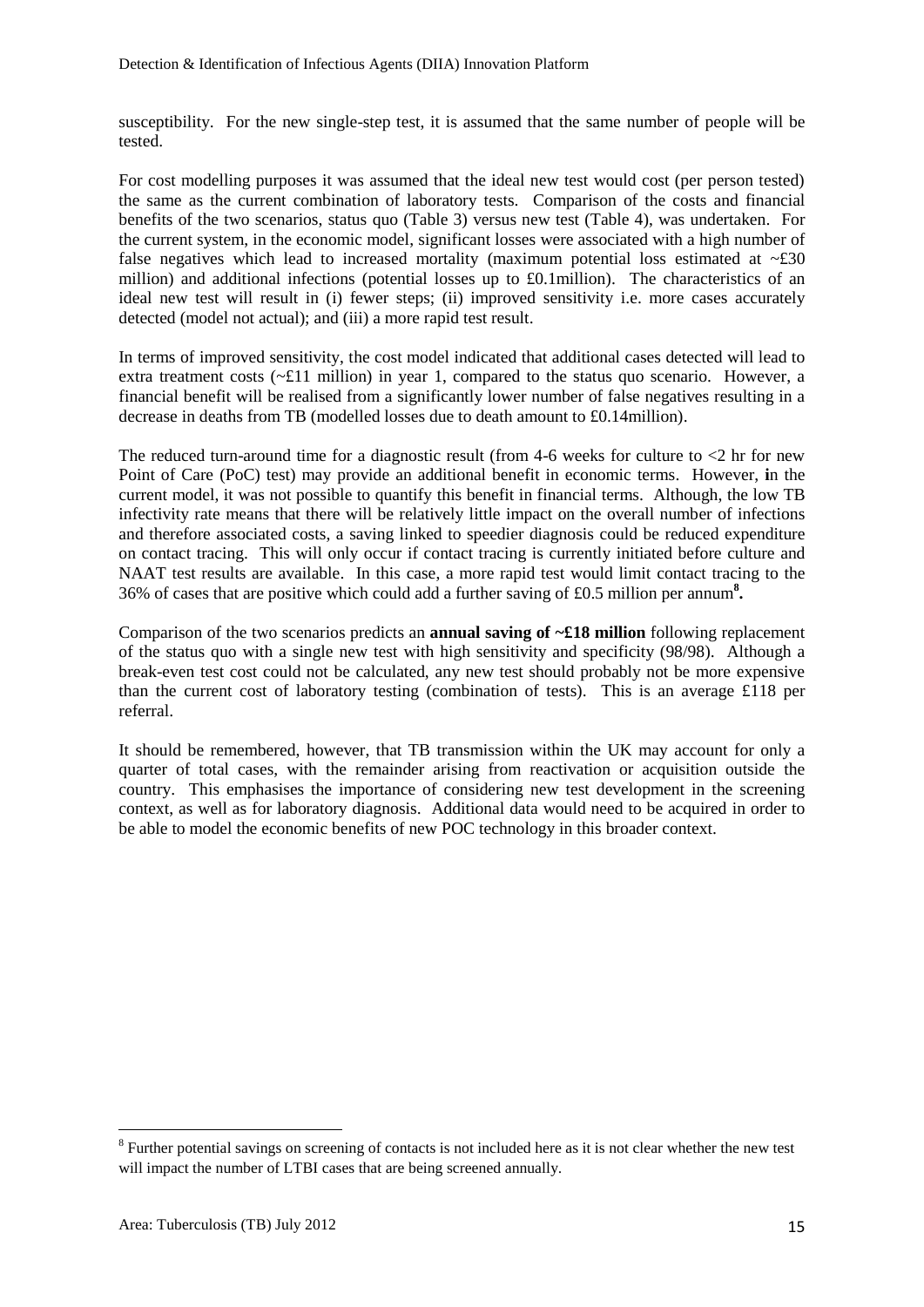Detection & Identification of Infectious Agents (DIIA) Innovation Platform

## **TB: ECONOMIC TABLES & FIGURES**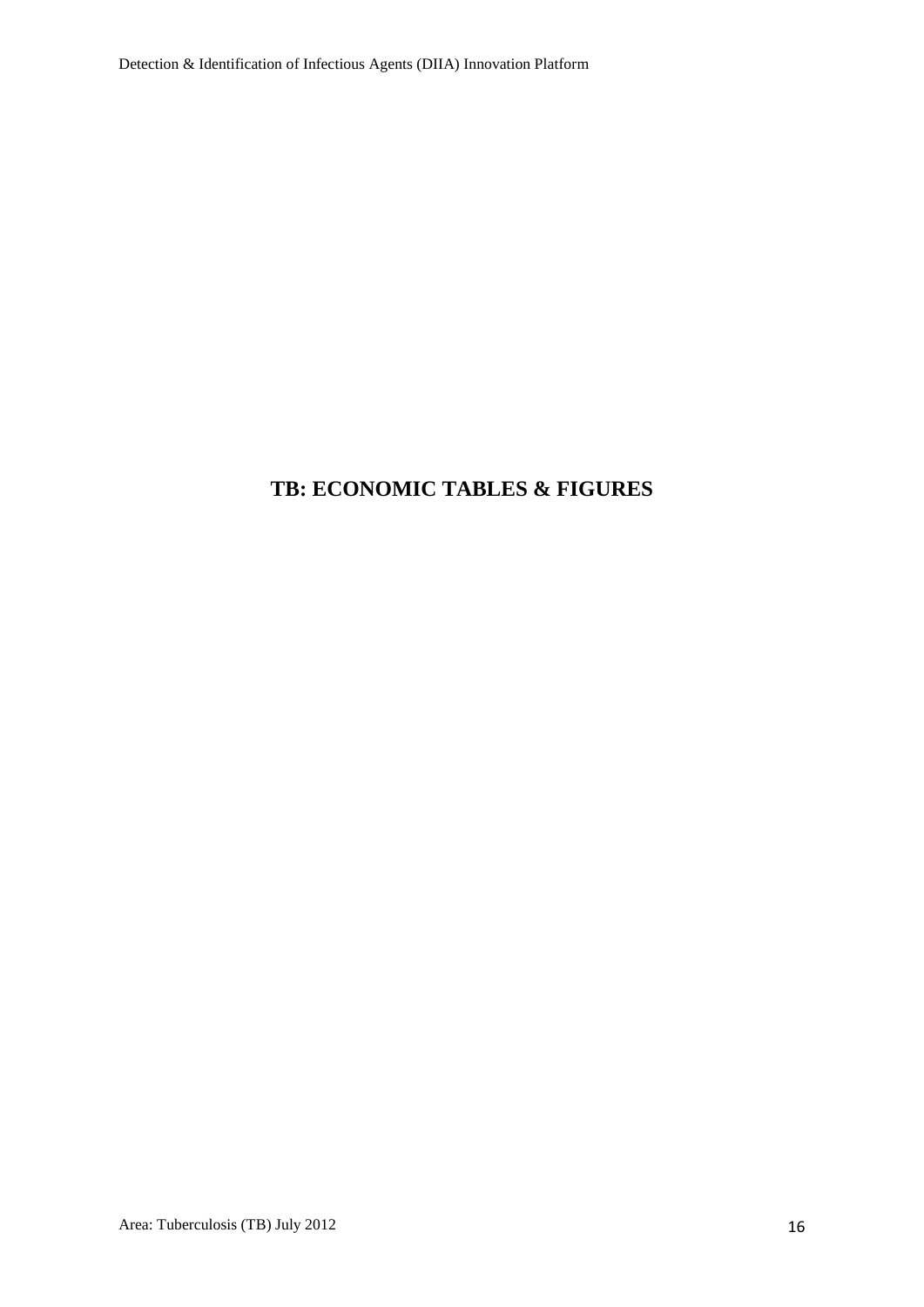| Diagnosis of               | <b>Test name</b>                         | $Cost-test (f)$<br>(consumables only) | $Cost-test (f)$<br>(total) | Source(s) |
|----------------------------|------------------------------------------|---------------------------------------|----------------------------|-----------|
| <b>Active/Latent</b><br>TB |                                          |                                       |                            |           |
|                            | <b>Tuberculin Skin Test</b><br>(TST)     |                                       | 16.44                      | $[27]$    |
|                            | Interferon - gamma<br>$test (QFT-G)$     |                                       | 50                         | $[27]$    |
|                            | <b>Standard Culture test</b>             | 7.31                                  | 16.70                      | $[11]$    |
|                            | <b>Liquid Culture test</b>               |                                       | 27.16                      | $[11]$    |
|                            | <b>Acid-Fast</b><br>Microscopy           |                                       | ~10.36                     | $[58]$    |
|                            | Auramin/Acridine<br>orange commercial    | 11.19/100 slides                      |                            |           |
|                            | kit<br>Fluorochrome<br>method            | 13.02/100 slides                      |                            |           |
|                            | GenoType<br>Mycobacteria Direct<br>assay | 36.56-69.46                           |                            | $[59]$    |
|                            | GenProbe AMTD                            | 29.25-58.50                           |                            | $[11]$    |
|                            | <b>BACTEC 9000</b>                       |                                       | 6.51/analysis              | [60]      |
|                            | Blood agar                               |                                       | $1.39$ /analysis           | $[60]$    |
|                            | RT-LAMP-ELISA                            | 6.27                                  |                            | $[38]$    |
|                            | TaqMan RT-PCR                            | 7.52                                  |                            | $[38]$    |
|                            | <b>AMTD</b>                              | 31.34                                 |                            | $[38]$    |

## **TABLE 1: TB – Published Unit Test Costs** (*All costs are converted to 2009 GBP*)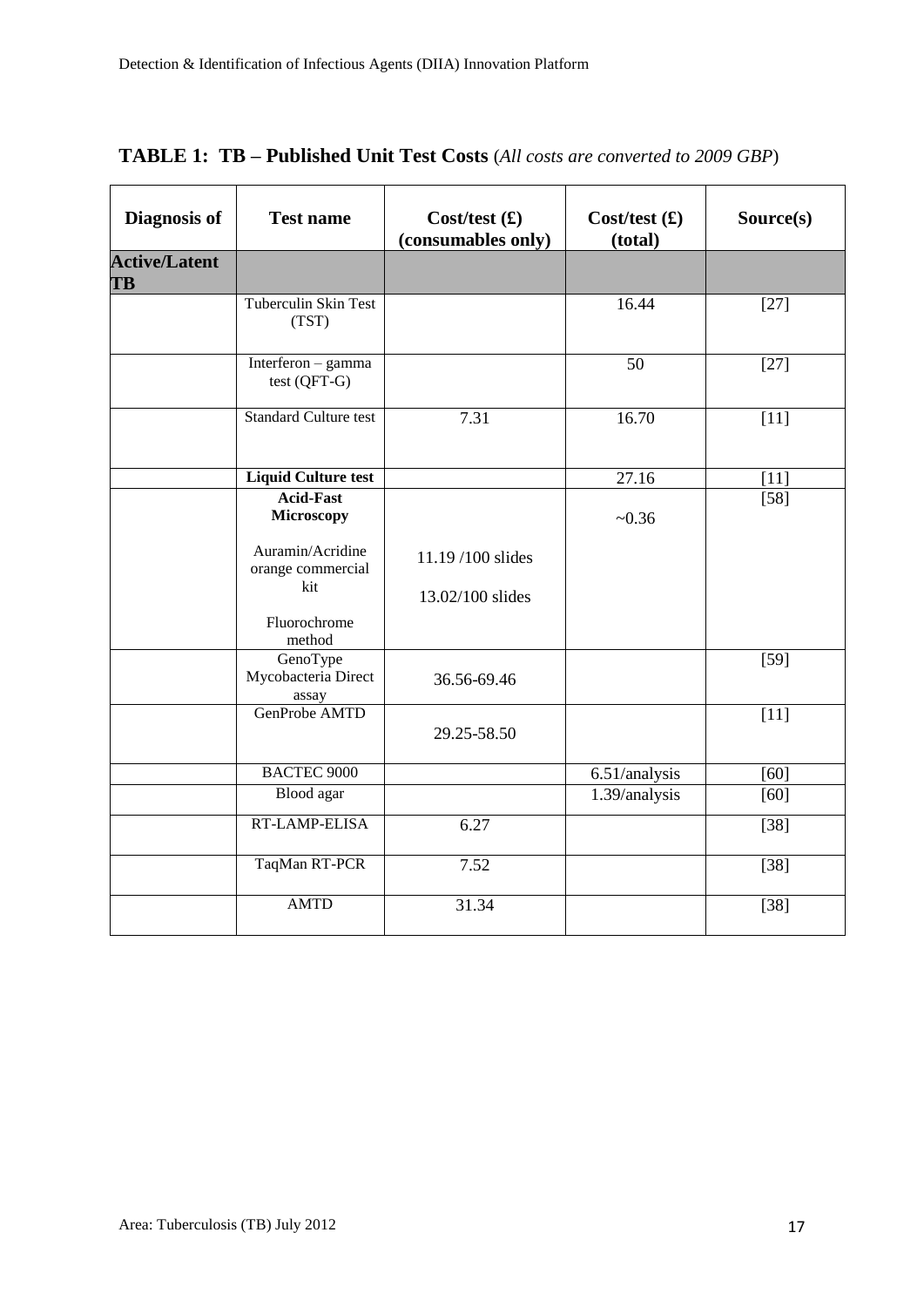| Diagnosis of                       | <b>Test name</b>             | Cost/test $(f)$<br>(consumables only) |                           | Cost/test $(f)$<br>(total) | Source(s)         |
|------------------------------------|------------------------------|---------------------------------------|---------------------------|----------------------------|-------------------|
| <b>Multiple drug</b><br>resistance |                              |                                       |                           |                            |                   |
|                                    | $rpoB$ sequencing            |                                       |                           | 125.35                     | $[39]$            |
|                                    | <b>DHPLC</b>                 |                                       | 0.63                      |                            | $[47]$            |
|                                    | PCR-RFLP<br>(Isoniazid only) |                                       | 0.94                      |                            | [61]              |
|                                    | NAAT commercial<br>kit       |                                       | 15.67-31.34               |                            | $[62]$            |
|                                    | <b>IDLJ</b>                  |                                       | $25.07(23.19)*$           |                            | $[25]$            |
|                                    | FASTPlaque-<br>Response      | 25.91                                 |                           |                            | $[25]$            |
|                                    | <b>INNO-Lipa</b>             | 69.99                                 |                           |                            | $[25]$            |
|                                    | $\overline{DLJ}$             | 19.01(15.67)                          |                           |                            | $[25]$            |
|                                    | MTT assay                    | 22.25 (19.08)                         |                           |                            | $[25]$            |
|                                    |                              | Detection                             | 4 drugs<br>susceptibility |                            |                   |
|                                    | <b>MODS</b>                  | 0.48                                  | 1.13                      |                            | $[63]$            |
|                                    | <b>MGIT</b>                  | 4.39                                  | 39.51                     |                            | $[63]$            |
|                                    | <b>BACTEC</b>                | 1.60                                  | 14.41                     |                            | $[63]$            |
|                                    | $\overline{LI}$              | 0.08                                  | 0.98                      |                            | $[63]$            |
|                                    | Microagar 7H11               | 0.18                                  | 1.83                      |                            | $[63]$            |
|                                    | <b>MABA</b>                  | 0.77                                  | 4.30                      |                            | $[63]$            |
|                                    | <b>PCR</b>                   | 1.82                                  |                           |                            | $\overline{[63]}$ |
|                                    | Acid-fast stain<br>smear     | 0.06                                  |                           |                            | $[63]$            |

\* In brackets rimfapicin only cost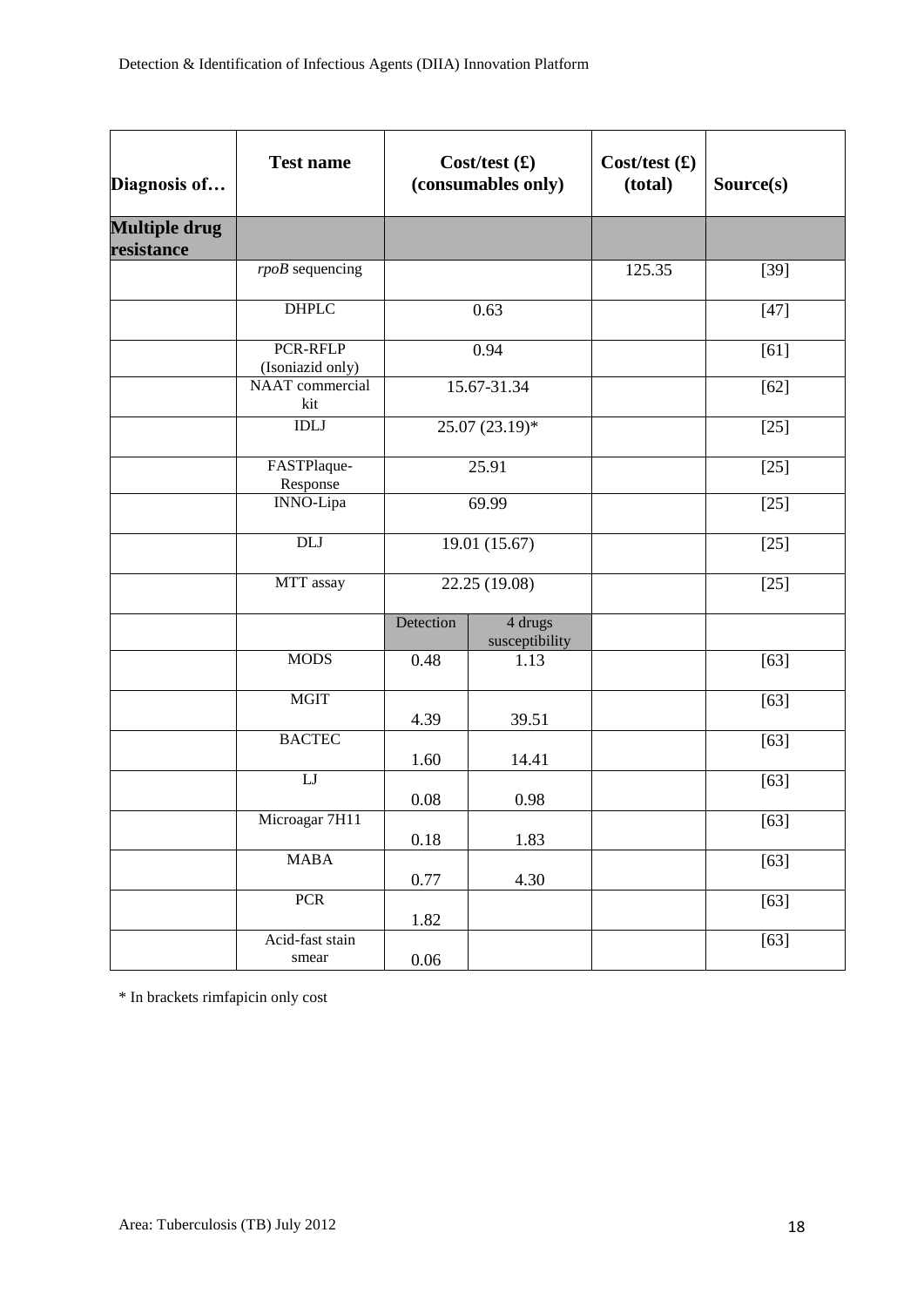|                               | Number of<br>cases (2009) | <b>Cost/patient tested</b><br>$\mathbf{f}(\mathbf{f})$ | Cost per case detected  | Cost per case treated<br>$\mathbf f(x)$ |
|-------------------------------|---------------------------|--------------------------------------------------------|-------------------------|-----------------------------------------|
| <b>Active TB</b>              | 9,040                     | £252 $1$                                               | £91-£3,497 <sup>2</sup> | $-£3,300^3$                             |
| Multiple drug<br>resistant TB | 58                        | N/A <sup>4</sup>                                       | £2,958                  | £75,510                                 |
| Contact tracing               | 58,760                    | £23                                                    |                         | N/A                                     |
| Latent TB<br>infection        | 17,040                    | £24.2                                                  | £5,442 $5$              | £647 $[22]$                             |

## **TABLE 2: Tuberculosis Economic Summary for the UK (2009)**

N/A Not available

<sup>1</sup> Includes cost of X-rays & antibiotic susceptibility testing<br><sup>2</sup> Published cost/ active TB case detection varies widely; international figures will depend on the type of test used & TB incidence in population tested. N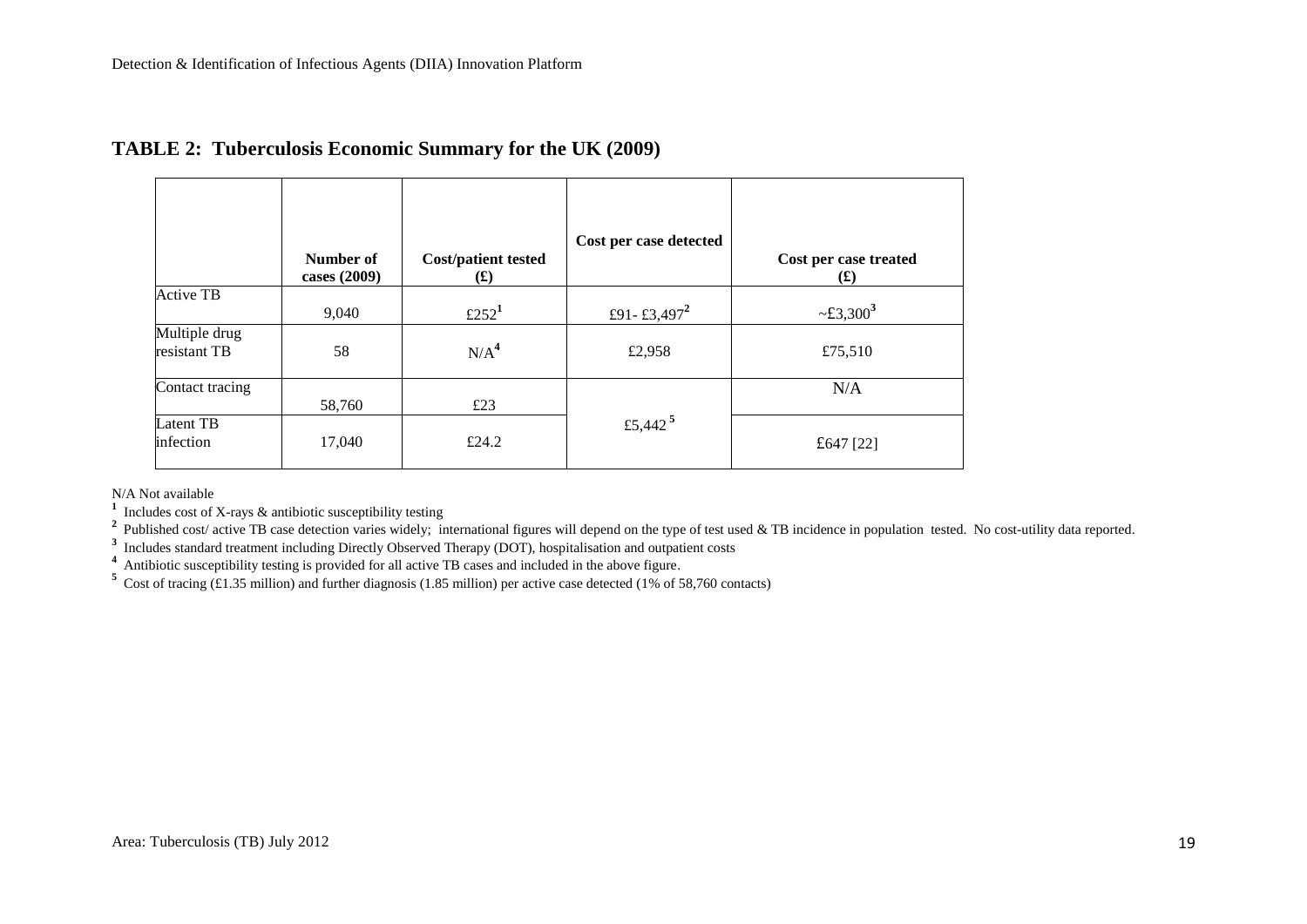| <b>Test Type</b> |                                                | <b>Current UK test context</b>               | <b>Current tests used</b> |                                                                                    | <b>Current test capability</b> |                                                           | <b>Current economic</b><br>impact                        |                               |                                                        |
|------------------|------------------------------------------------|----------------------------------------------|---------------------------|------------------------------------------------------------------------------------|--------------------------------|-----------------------------------------------------------|----------------------------------------------------------|-------------------------------|--------------------------------------------------------|
|                  | Number of<br>UK patients<br>tested<br>annually | <b>Settings</b><br>where tests<br>undertaken | Type of<br>tests<br>used  | <b>Test process</b>                                                                | Type of<br>specimen            | Time to<br>perform<br>test/<br>result                     | Sensitivity/<br><b>Specificity</b>                       | Annual lab<br>testing<br>Cost | Annual<br><b>Burden of</b><br>disease                  |
| Host<br>response | <b>NA</b>                                      | <b>POC</b>                                   | <b>TST</b>                | 2 visits. If<br>negative repeat<br>in 1-3 weeks                                    | <b>NA</b>                      | Result 48<br>and 72h                                      | 77/97 Non-<br>vaccinated<br>77/59 BCG<br>Vaccinated [64] | £1.85                         |                                                        |
| Host<br>response | <b>NA</b>                                      | Use after<br>positive skin<br>test           | <b>IGRA</b>               | Enzyme linked<br>assay                                                             | <b>Blood</b>                   | $-24h$                                                    | 95/97 [11]                                               | million                       | Mortality:                                             |
| Microscopy       | $35,200^1$                                     | Laboratory                                   | Sputum<br>Smear           | Slides stained<br>and examined.<br>Then requires<br>confirmation<br>using culture. | Sputum                         | $-24h$                                                    | 31-98/95-100<br>$[65]$                                   |                               | £99 million<br>Morbidity:<br>£40.7million              |
| Culture          | 35,200                                         | Laboratory                                   | Culture                   | Culture, which<br>then requires<br>confirmation as<br>MTB.                         | Multiple                       | Solid<br>media 4-6<br>wk<br>Liquid<br>media<br>$\geq 12d$ | Solid media<br>98/NA<br>Liquid media<br>91/NA            | £4.44<br>million <sup>2</sup> | <b>NHS</b><br>treatment/<br>care costs:<br>£45 million |
| Molecular        | $11,981^3$                                     | Laboratory                                   | <b>NAAT</b>               | Confirmation of<br>culture positive<br>samples for MTB                             | Culture                        | $3-6h$                                                    | 73/94 [11]                                               |                               |                                                        |

## **TABLE 3: Overview and summary of current tests for screening and diagnosing active TB cases**

**1** Patients referred with suspected TB (excludes screening)

**2** Excludes annual cost of screening tests (N/A), chest X-ray, primary care visits, and contact tracing **3** Based on 'cases' identified by culture stage (True positives + False positives)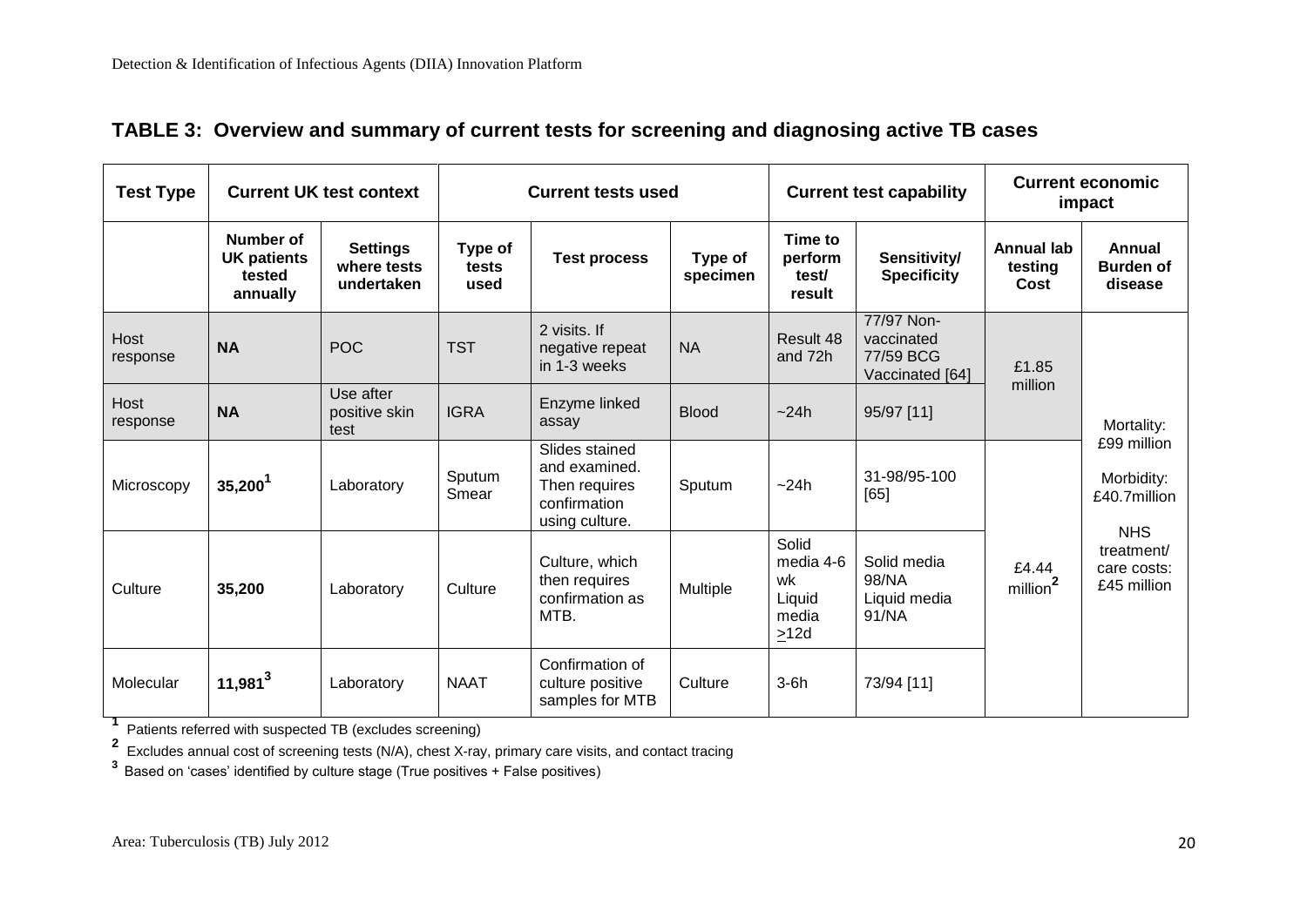| <b>Current UK test context</b> |                                                                                   | <b>Current tests used</b>                    |                               |                                      | <b>Current test capability</b>                            |                                   | <b>Current economic</b><br>impact  |                                      |                                       |
|--------------------------------|-----------------------------------------------------------------------------------|----------------------------------------------|-------------------------------|--------------------------------------|-----------------------------------------------------------|-----------------------------------|------------------------------------|--------------------------------------|---------------------------------------|
| Test<br><b>Type</b>            | Number of<br><b>UK patients</b><br>tested                                         | <b>Settings</b><br>where tests<br>undertaken | <b>Type of tests</b><br>used  | <b>Test</b><br>process               | Type of<br>specimen                                       | Time to<br>perform<br>test/result | Sensitivity/<br><b>Specificity</b> | <b>Annual lab</b><br>testing<br>cost | Annual<br><b>Burden of</b><br>disease |
| <b>MDR</b>                     | Only culture<br>positives will<br>be screened<br>for antibiotic<br>susceptibility | Laboratory                                   | Solid-phase<br>hybridization* | Genetic<br>resistance<br>markers     | Multiple                                                  | $<$ 2h - 2d                       | 95†/98                             |                                      |                                       |
| <b>MDR</b>                     | As above                                                                          | Laboratory                                   | Radiometric<br>systems**      | Genetic<br>resistance<br>markers     | Culture<br>samples or<br>smear +ve<br>patient<br>material | $6-12d$                           | 97/100                             | Included in<br>figures<br>above      | Included in<br>figures<br>above       |
| <b>MDR</b>                     | As above                                                                          | Laboratory                                   | Phage-based<br>assay‡         | Sample<br>infected<br>with<br>phages | Respiratory                                               | 1 <sub>d</sub>                    | <b>NA</b>                          |                                      |                                       |

## **TABLE 3 (contd): Overview and summary of current tests for screening and diagnosing active TB cases**

\* e.g. INNO LiPA, GenoType MTBDR; \*\* e.g. BACTEC † smear positive samples ‡e.g. In house assays, FastPlaque TB

**1** Excludes annual cost of screening tests (N/A), chest X-ray, primary care visits, and contact tracing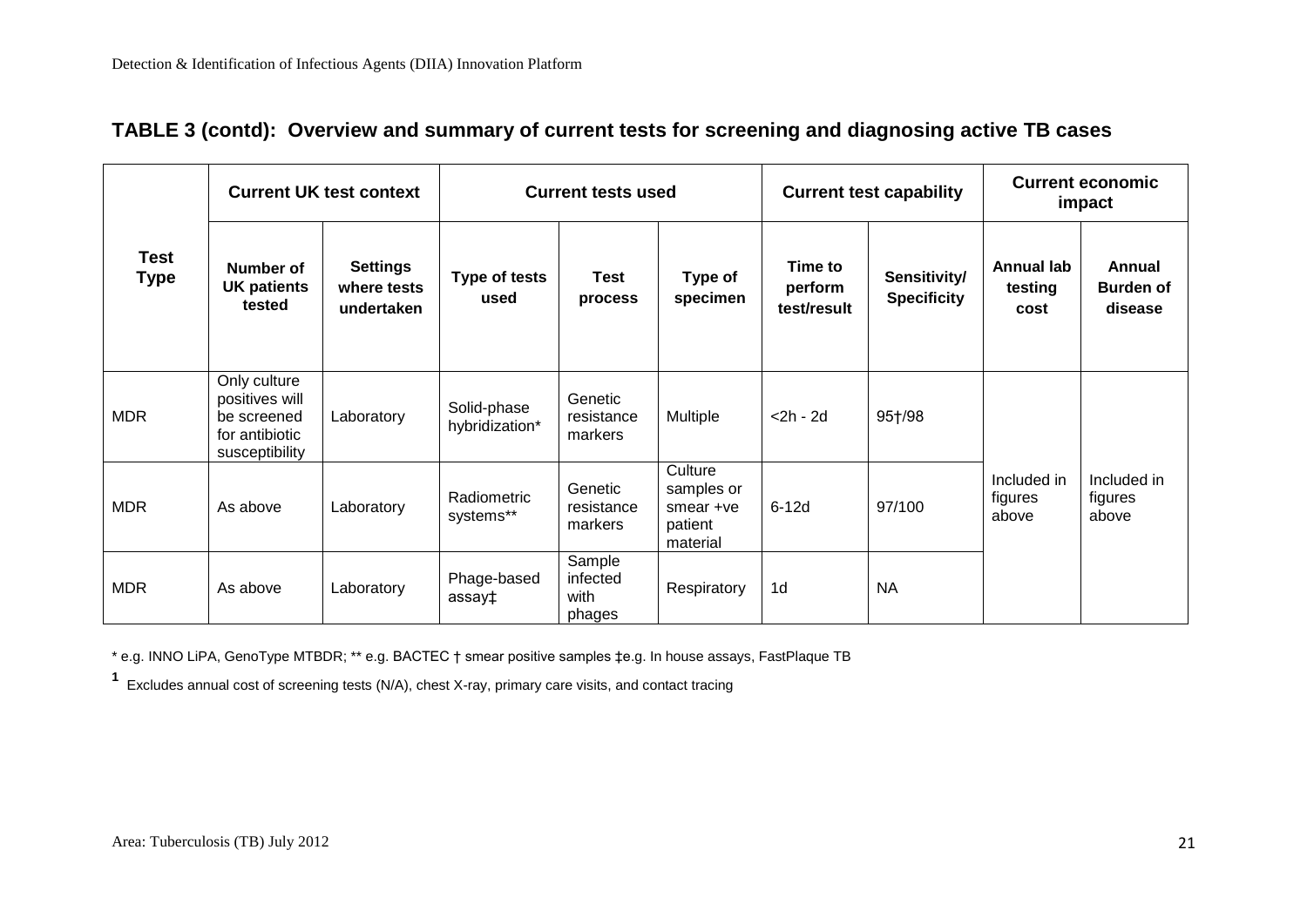| <b>Target population/</b><br>sub-population<br><b>New test</b><br>UK role                                                                                                                                                                                                                               |                               | Ideal new test requirement                  |                                    |                         |                                    | Predicted economics of new test |                 |                                       |                                           |
|---------------------------------------------------------------------------------------------------------------------------------------------------------------------------------------------------------------------------------------------------------------------------------------------------------|-------------------------------|---------------------------------------------|------------------------------------|-------------------------|------------------------------------|---------------------------------|-----------------|---------------------------------------|-------------------------------------------|
| Main driver(s) for<br>technology development                                                                                                                                                                                                                                                            |                               | <b>Target</b><br>population<br>to be tested | <b>Number</b><br>of UK<br>patients | Time to<br>result (hrs) | Sensitivity/<br><b>Specificity</b> | Setting for<br>test             | Test<br>process | <b>Break-even</b><br><b>Test Cost</b> | <b>Annual</b><br>Cost saving <sup>3</sup> |
| Current diagnosis of<br>MTB and MDRTB is a<br>multi-step process<br>taking place over a<br>prolonged time period.<br>Decreased time to<br>diagnosis will aid in<br>more rapid contact<br>tracing.<br>Will limit transmission &<br>enable more patients to<br>commence appropriate<br>treatment earlier. | Detection<br>and<br>screening | Community/<br>Hospital<br>(suspected<br>TB) | $35,200^1$                         | $<$ 1h                  | 98/98                              | POC/<br>Rapid lab               | Single step     | N/A <sup>2</sup>                      | $\sim$ £18 million                        |

## **TABLE 4: Predicted likely economic benefits of new test for diagnosing active TB and MDR cases**

**1** Patients referred with suspected TB (excludes screening & contact tracing)

**<sup>2</sup>** Model assumes that the new test cost is comparable to the combination of current tests

**3** It is assumed that the new test costs the same as current laboratory testing (combination of microscopy, culture and NAAT).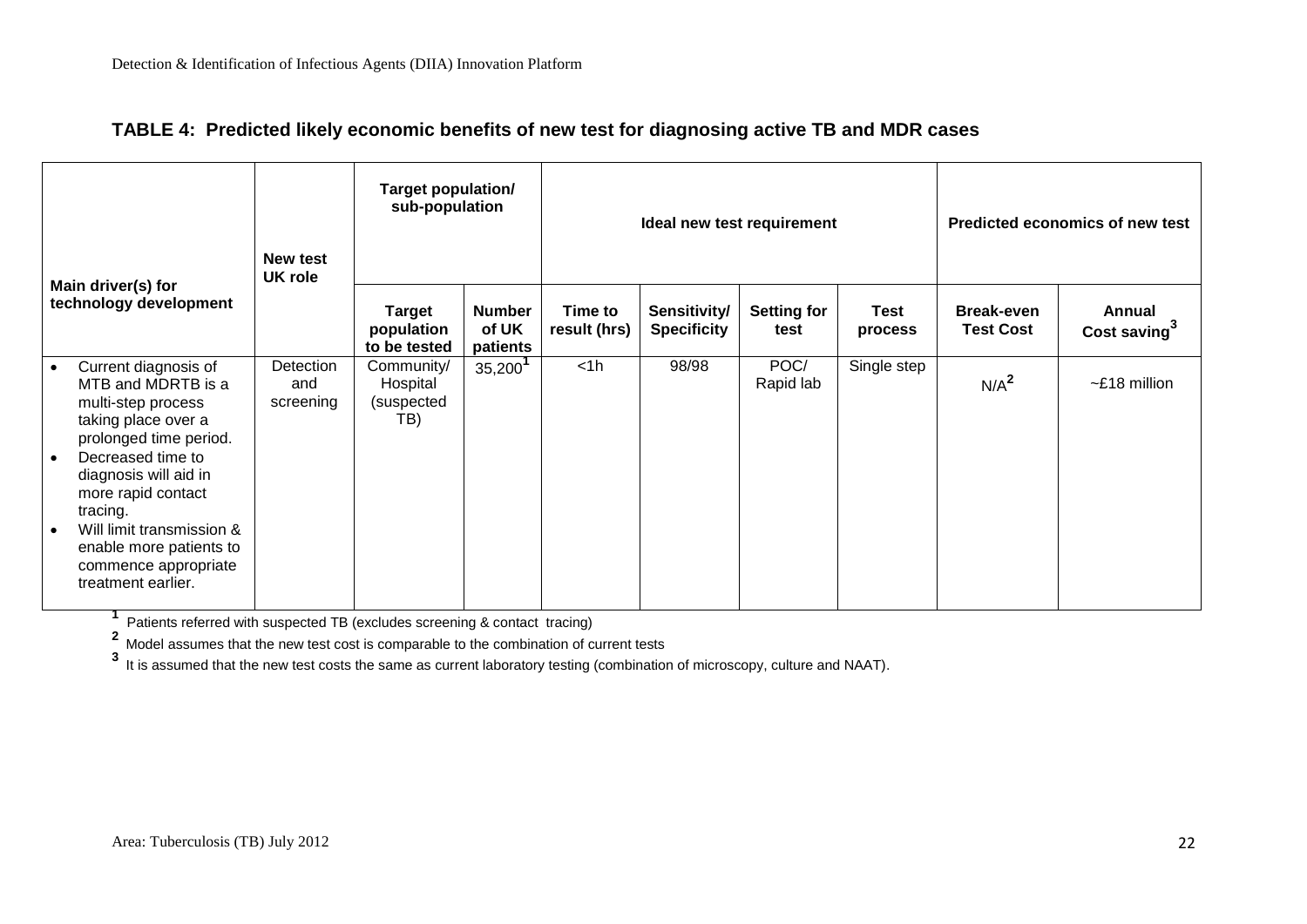| <b>TREATMENT</b>                | <b>Source</b>    | Unit cost/number                                                                                      | Total annual cost (UK) | <b>Comment</b>        |
|---------------------------------|------------------|-------------------------------------------------------------------------------------------------------|------------------------|-----------------------|
| <b>Standard drug therapy</b>    |                  |                                                                                                       | £1.63 million          |                       |
|                                 | $[11]$           | £210 per case x 7,788 (non MDR, non DOT<br>TB cases)                                                  | £1.63 $m$ illion       | HTA review unit price |
| <b>DOT</b> therapy              |                  |                                                                                                       | £1.37 million          |                       |
|                                 | [66]             | DOT 814 x £300                                                                                        | $£0.24$ million        | $HTR = hard to reach$ |
|                                 |                  | (Assume 10% of UK not HTR cases)<br>DOT HTR: 380*£2,964<br>(Assume ~42% of hard to reach cases in UK) | £1.13 million          |                       |
| <b>Multi-drug resistant TB</b>  |                  |                                                                                                       | £4.38 million          |                       |
|                                 | $[23]$<br>$[19]$ | 58 cases in UK 2009<br>£75,510 per base case                                                          | £4.38 million          |                       |
| Non-elective inpatient episodes |                  |                                                                                                       | £19.0 million          |                       |
|                                 | $[11]$           | $~56\%$ of patients are hospitalised<br>Non-HTR cases 4,527*£3,386<br>HTR cases 503*£7,320            | $£19$ million          |                       |
| Outpatient/                     |                  |                                                                                                       | £7.60 million          |                       |
|                                 | $[15]$           | £921 x 8,254 outpatients<br>(Assume ~90% UK cases)                                                    | £7.6million            |                       |
| Latent TB*                      |                  |                                                                                                       | £11.0 million          |                       |
|                                 | $[12]$<br>$[22]$ | 17,040 of TST positive cases (in which no<br>active TB is identified) *£647                           | 11million              |                       |
| <b>TOTAL TREATMENT</b>          |                  |                                                                                                       | £45.0 million          |                       |

|  | Annex 1: TB Treatment and Diagnosis Cost Estimates: Input parameters and assumptions |
|--|--------------------------------------------------------------------------------------|
|--|--------------------------------------------------------------------------------------|

\*Assumed Latent TB treatment is provided only for TST positive cases.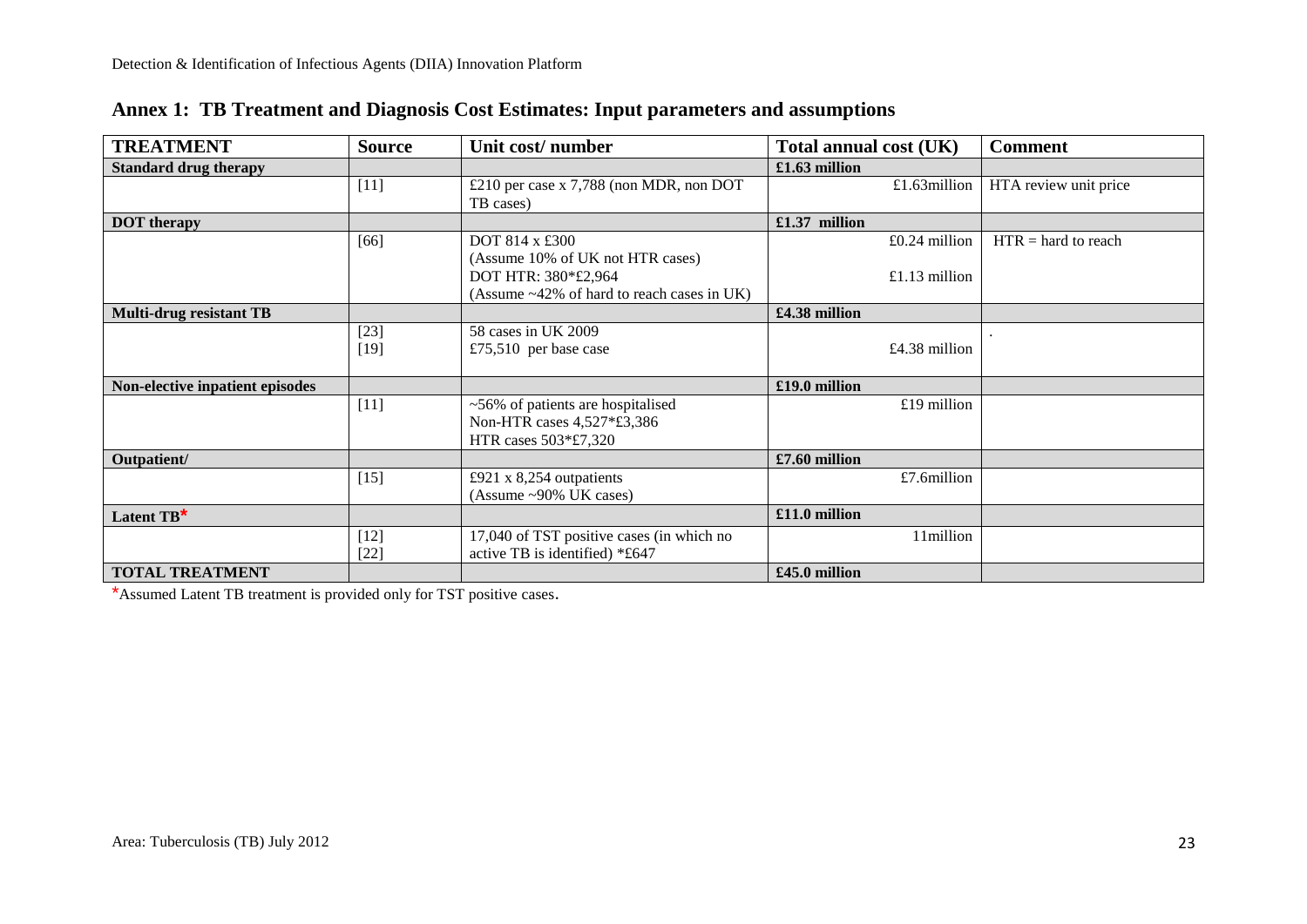| <b>DIAGNOSIS</b>                                  | <b>Source</b>                   | Unit cost/number                                                                                                                                | Total annual cost (UK)        | <b>Comment</b>                            |
|---------------------------------------------------|---------------------------------|-------------------------------------------------------------------------------------------------------------------------------------------------|-------------------------------|-------------------------------------------|
| X-rays: diagnostic                                |                                 |                                                                                                                                                 | £1.31 million                 |                                           |
|                                                   | NHS reference<br>cost<br>$[14]$ | Chest X-rays @ £28<br>Assumed 35,200 patients<br>Mobile Xray @ £16 on 20,000 HTR and                                                            | £0.99 million                 |                                           |
|                                                   |                                 | prison population                                                                                                                               | $£0.32$ million               |                                           |
| Lab tests: suspected TB <sup>9</sup>              |                                 |                                                                                                                                                 | £4.44 million                 |                                           |
|                                                   | [12, 22]                        | Assumed all 3 samples have sputum<br>smear (microscopy) = $3x1.5x35,200$<br>patients                                                            | $£0.16$ million               |                                           |
|                                                   | $[11]$                          | Assumed 3 samples have liquid $+1$<br>standard culture) @ $(\text{\pounds}27.17x3 + \text{\pounds}16.71)$<br>$=$ £98 per case x 35,200 patients | £3.46 million                 | HTA review prices                         |
|                                                   | $[11]$                          | NAAT test or gene probe MTBC @<br>£15.67 per case $x$ 11,981 patients                                                                           | £0.19 million                 | HTA review prices                         |
|                                                   | [63]                            | Susceptibility testing $(4 \text{ drugs})$ @<br>£7.<br>Assumed 9,040 patients tested                                                            | £0.63 million                 | Literature price [25] uplifted to<br>2009 |
| <b>Primary care visits</b>                        |                                 |                                                                                                                                                 | £2.52million                  |                                           |
|                                                   |                                 | Assumed 1 GP surgery consultation prior<br>to referral & second following test results<br>@ £36 x 2 x 35,200 patients                           | £2.52 million                 | 2009 PSSRU prices                         |
| <b>Contact tracing</b>                            |                                 |                                                                                                                                                 | £1.35 million                 |                                           |
|                                                   | $[12]$                          | £23 per contact $x$ 58,760                                                                                                                      | £1.35 million                 |                                           |
| Latent TB*                                        |                                 |                                                                                                                                                 | £1.85 million                 |                                           |
|                                                   | $[27]$                          | TST test for all contacts: 58,760*£16.44<br>IGRA test only for positive TST:<br>17,628*£50                                                      | £0.97 million<br>£0.88million |                                           |
| TOTAL DIAGNOSIS (INCL.<br><b>CONTACT TRACING)</b> |                                 |                                                                                                                                                 | £11.47 million                |                                           |
| <b>TOTAL: DIAGNOSIS &amp;</b><br><b>TREATMENT</b> |                                 |                                                                                                                                                 | $£56.47$ million              |                                           |

\*Assumed only traced contacts are tested for Latent TB infection.

 $\overline{a}$ 

 $^9$ Tuberculosis prevention and treatment: a toolkit for planning, commissioning & delivering high-quality services in England- DH - TB Action Plan Team June 2007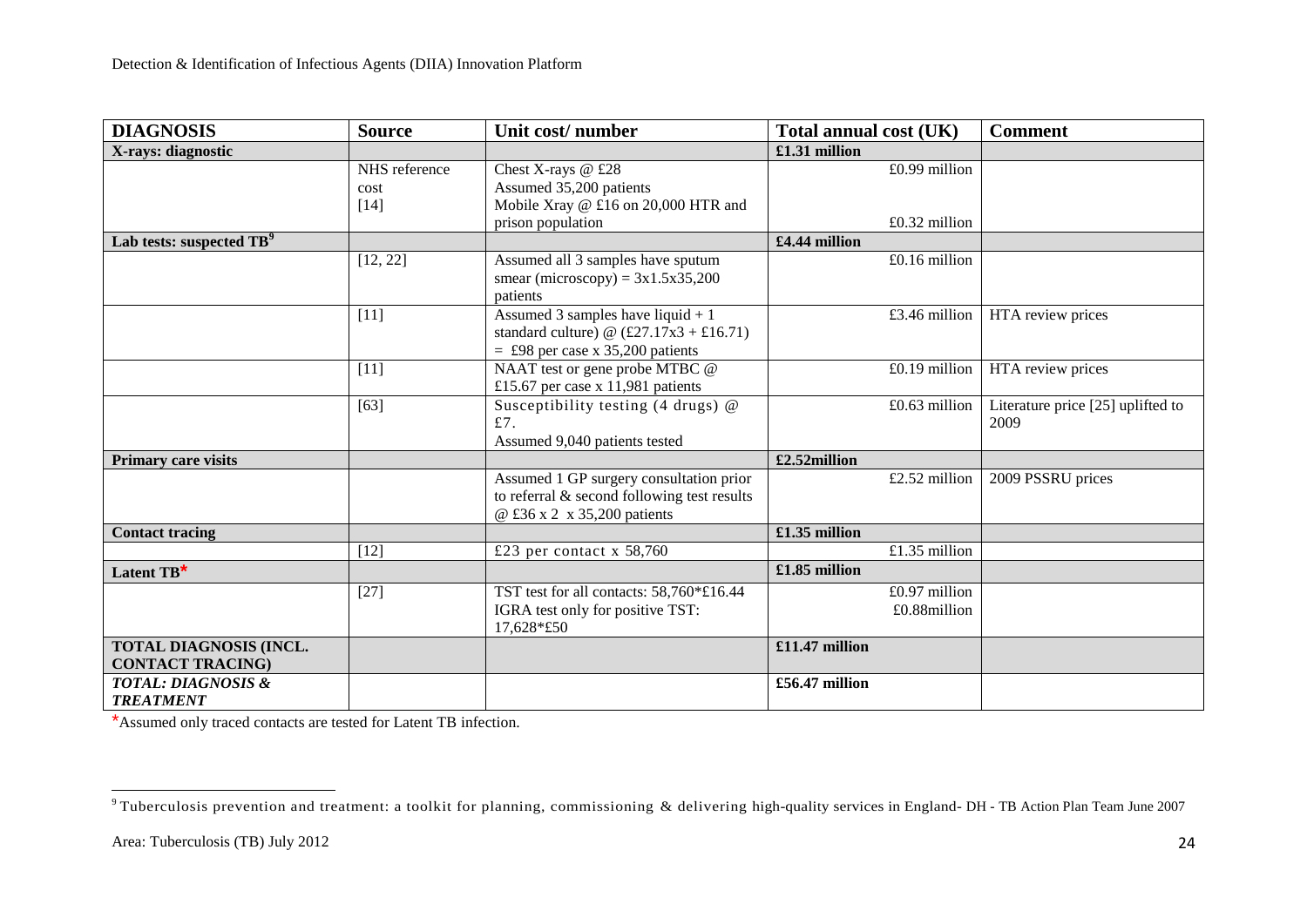## **References**

- <span id="page-25-0"></span>1. Health Protection Agency. *Tuberculosis in the UK. Annual report on tuberculosis surveillance in the UK 2010*. 2010; Available from: [http://www.hpa.org.uk/Publications/InfectiousDiseases/Tuberculosis/1011Tuberculosisinth](http://www.hpa.org.uk/Publications/InfectiousDiseases/Tuberculosis/1011TuberculosisintheUK/) [eUK/.](http://www.hpa.org.uk/Publications/InfectiousDiseases/Tuberculosis/1011TuberculosisintheUK/)
- <span id="page-25-1"></span>2. Health Protection Agency. *Tuberculosis in the UK: 2011 report*. 2011; Available from: [http://www.hpa.org.uk/Publications/InfectiousDiseases/Tuberculosis/1112Tuberculosisinth](http://www.hpa.org.uk/Publications/InfectiousDiseases/Tuberculosis/1112TuberculosisintheUK2011report/) [eUK2011report/.](http://www.hpa.org.uk/Publications/InfectiousDiseases/Tuberculosis/1112TuberculosisintheUK2011report/)
- <span id="page-25-2"></span>3. Office for National Statistics, *Notification of infectious disease deaths*. 2006.
- <span id="page-25-20"></span><span id="page-25-3"></span>4. Health Protection Agency. *TB mortality data since 1913: TB mortality data from the Office for National Statistics, showing numbers and rates of TB deaths in England & Wales from 1913-2008*. 2011 [cited 2012 24 February]; Available from: [http://www.hpa.org.uk/Topics/InfectiousDiseases/InfectionsAZ/Tuberculosis/TBUKSurveil](http://www.hpa.org.uk/Topics/InfectiousDiseases/InfectionsAZ/Tuberculosis/TBUKSurveillanceData/TuberculosisMortality/TBMortality01trend/) [lanceData/TuberculosisMortality/TBMortality01trend/.](http://www.hpa.org.uk/Topics/InfectiousDiseases/InfectionsAZ/Tuberculosis/TBUKSurveillanceData/TuberculosisMortality/TBMortality01trend/)
- <span id="page-25-23"></span><span id="page-25-4"></span>5. Health Protection Agency. *TB mortality data by age group: Tuberculosis mortality by age group, England and Wales, 1984-2008*. 2011 [cited 2012 24 February]; Available from: [http://www.hpa.org.uk/Topics/InfectiousDiseases/InfectionsAZ/Tuberculosis/TBUKSurveil](http://www.hpa.org.uk/Topics/InfectiousDiseases/InfectionsAZ/Tuberculosis/TBUKSurveillanceData/TuberculosisMortality/TBMortality02age/) [lanceData/TuberculosisMortality/TBMortality02age/.](http://www.hpa.org.uk/Topics/InfectiousDiseases/InfectionsAZ/Tuberculosis/TBUKSurveillanceData/TuberculosisMortality/TBMortality02age/)
- <span id="page-25-22"></span><span id="page-25-5"></span>6. The World Bank. *Life expectancy at birth, total (years)*. [cited 2012 28 February]; Available from: [http://data.worldbank.org/indicator/SP.DYN.LE00.IN.](http://data.worldbank.org/indicator/SP.DYN.LE00.IN)
- <span id="page-25-6"></span>7. Kind, P., G. Hardman, and S. Macran, *UK Population Norms for EQ-5D. Discussion Paper 172*. 1999, Centre for Health Economics, York University.
- <span id="page-25-7"></span>8. National Institute for Health and Clinical Excellence. *Measuring effectiveness and cost effectiveness: the QALY*. 2010 [cited 2012 20 february]; Available from: [http://www.nice.org.uk/newsroom/features/measuringeffectivenessandcosteffectivenesstheq](http://www.nice.org.uk/newsroom/features/measuringeffectivenessandcosteffectivenesstheqaly.jsp) [aly.jsp.](http://www.nice.org.uk/newsroom/features/measuringeffectivenessandcosteffectivenesstheqaly.jsp)
- <span id="page-25-8"></span>9. Sassi, F., *Calculating QALYs, comparing QALY and DALY calculations.* Health Policy Plan, 2006. **21**(5): p. 402-8.
- <span id="page-25-21"></span><span id="page-25-9"></span>10. Kruijshaar, M.E., et al., *Health status of UK patients with active tuberculosis.* Int J Tuberc Lung Dis, 2010. **14**(3): p. 296-302.
- <span id="page-25-10"></span>11. Dinnes, J., et al., *A systematic review of rapid diagnostic tests for the detection of tuberculosis infection.* Health Technology Assessment, 2007. **11**(3): p. 1-202.
- <span id="page-25-11"></span>12. National Institute for Health and Clinical Excellence. *NICE clinical guideline 117. Tuberculosis. Clinical diagnosis and management of tuberculosis, and measures for its prevention and control* 2011 [cited 2012 20 February]; Available from: [http://guidance.nice.org.uk/CG117.](http://guidance.nice.org.uk/CG117)
- <span id="page-25-12"></span>13. Diel, R., et al., *Cost of illness of tuberculosis in Germany.* Eur Respir J, 2012.
- <span id="page-25-13"></span>14. *Unit Costs of Health and Social Care 2008; HCHS Pay and Prices Inflation*. 2008.
- <span id="page-25-14"></span>15. Health Protection Agency. *Economic analysis of identifying and managing tuberculosis in hard to reach groups: homeless and prison populations. NICE report.* 2011 [cited 2012 20 February]; Available from: [http://guidance.nice.org.uk/PHG/Wave22/4.](http://guidance.nice.org.uk/PHG/Wave22/4)
- <span id="page-25-15"></span>16. Zhao, Y., et al., *National survey of drug-resistant tuberculosis in China.* N Engl J Med, 2012. **366**(23): p. 2161-70.
- <span id="page-25-16"></span>17. Gler, M.T., et al., *Delamanid for multidrug-resistant pulmonary tuberculosis.* N Engl J Med, 2012. **366**(23): p. 2151-60.
- <span id="page-25-17"></span>18. World Health Organisation. *Multidrug and extensively drug-resistant TB (M/XDR-TB) 2010 Global report on surveillance and response.* . 2010 [cited 2012 20 February]; Available from: [http://whqlibdoc.who.int/publications/2010/9789241599191\\_eng.pdf.](http://whqlibdoc.who.int/publications/2010/9789241599191_eng.pdf)
- <span id="page-25-18"></span>19. White, V.L. and J. Moore-Gillon, *Resource implications of patients with multidrug resistant tuberculosis.* Thorax, 2000. **55**(11): p. 962-3.
- <span id="page-25-19"></span>20. National Institute for Health and Clinical Excellence. *Appendix H - Health Economic Models: Economic analysis of diagnostic tests for latent infection. NICE Clinical Guidelines, No 33. Tuberculosis: Clinical Diagnosis and Management of Tuberculosis, and*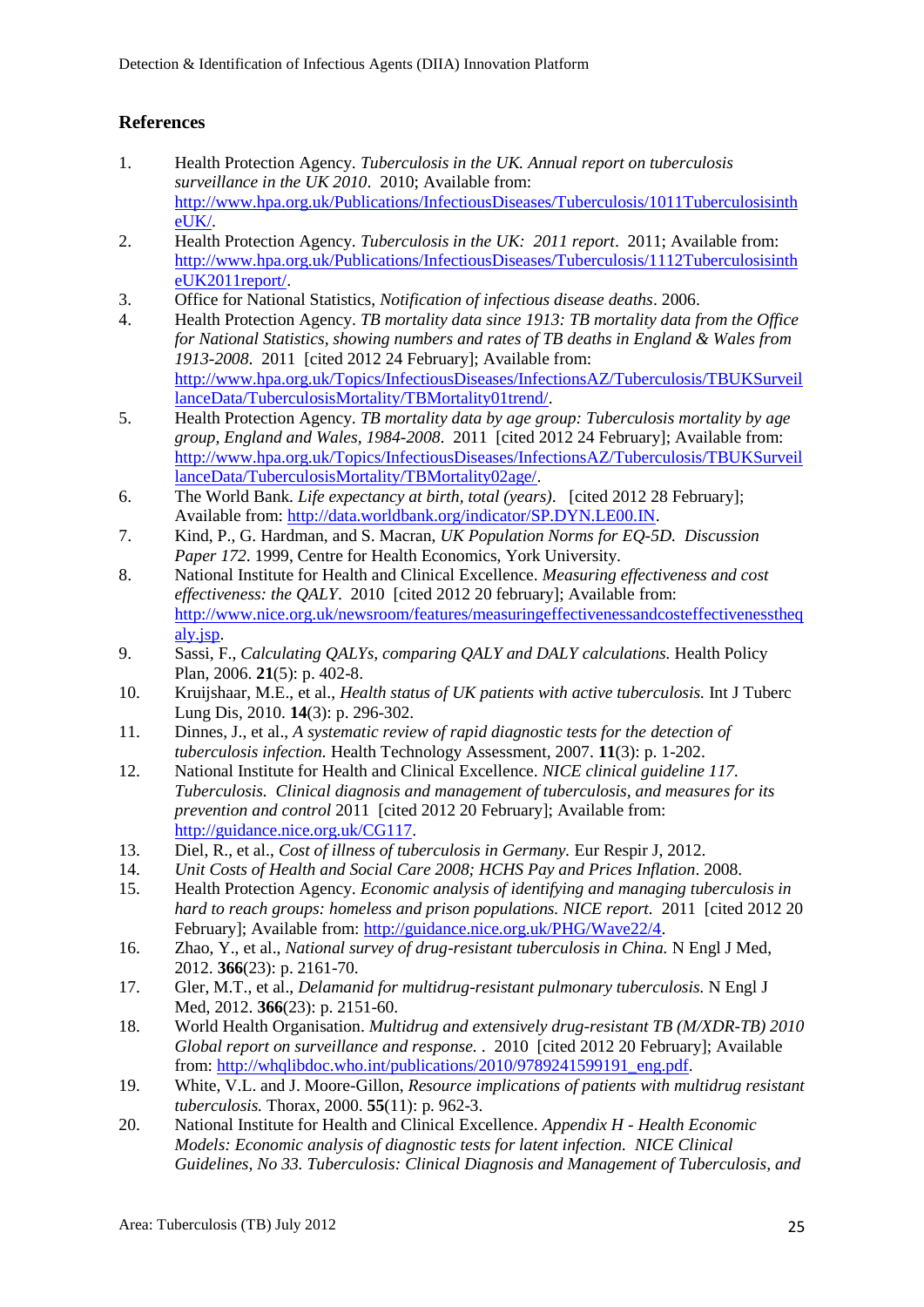<span id="page-26-22"></span><span id="page-26-21"></span><span id="page-26-20"></span><span id="page-26-19"></span>*Measures for Its Prevention and Control*. 2006 [cited 2012 05 March]; Available from: [http://www.ncbi.nlm.nih.gov/books/NBK45809/.](http://www.ncbi.nlm.nih.gov/books/NBK45809/)

- <span id="page-26-0"></span>21. Department of Health. *Hospital Episode Statistics (HES)*. 2011 [cited 2012 23 March]; Available from: [http://www.dh.gov.uk/en/Publicationsandstatistics/Statistics/HospitalEpisodeStatistics/inde](http://www.dh.gov.uk/en/Publicationsandstatistics/Statistics/HospitalEpisodeStatistics/index.htm) [x.htm.](http://www.dh.gov.uk/en/Publicationsandstatistics/Statistics/HospitalEpisodeStatistics/index.htm)
- <span id="page-26-1"></span>22. Eralp MN, S.S., Martell G, Winter R, Exley AR, , *Screening of healthcare workers for tuberculosis: development and validation of a new health economic model to inform practice.* BMJ Open, 2012. **2**: p. e000630. doi:10.1136.
- <span id="page-26-2"></span>23. National Institute for Health and Clinical Excellence, *Clinical diagnosis and management of tuberculosis, and measures for its prevention and control.* 2006.
- <span id="page-26-3"></span>24. Szczepura, A. and J. Kankaanpa\0308a, *Assessment of health care technologies : case studies, key concepts and strategic studies*. 1996, Chichester: Wiley. xiv,247p.
- <span id="page-26-4"></span>25. Acuna-Villaorduna, C., et al., *Cost-effectiveness analysis of introduction of rapid, alternative methods to identify multidrug-resistant tuberculosis in middle-income countries.* Clin Infect Dis, 2008. **47**(4): p. 487-95.
- <span id="page-26-5"></span>26. Curtis L, *Unit Costs of Health and Social Care 2010*. 2010: Canterbury: Personal Social Services Research Unit.
- <span id="page-26-6"></span>27. Pooran, A., et al., *Different screening strategies (single or dual) for the diagnosis of suspected latent tuberculosis: a cost effectiveness analysis.* BMC Pulm Med, 2010. **10**: p. 7.
- <span id="page-26-7"></span>28. Brown, R.E., et al., *Health-care expenditures for tuberculosis in the United States.* Arch Intern Med, 1995. **155**(15): p. 1595-600.
- <span id="page-26-8"></span>29. Walker, D., *Economic analysis of tuberculosis diagnostic tests in disease control: how can it be modelled and what additional information is needed?* Int J Tuberc Lung Dis, 2001. **5**(12): p. 1099-108.
- <span id="page-26-9"></span>30. Dasgupta, K. and D. Menzies, *Cost-effectiveness of tuberculosis control strategies among immigrants and refugees.* Eur Respir J, 2005. **25**(6): p. 1107-16.
- <span id="page-26-10"></span>31. van Cleeff, M.R., et al., *The role and performance of chest X-ray for the diagnosis of tuberculosis: a cost-effectiveness analysis in Nairobi, Kenya.* BMC Infect Dis, 2005. **5**: p. 111.
- <span id="page-26-11"></span>32. Diel, R., *Cost-effectiveness of IGRA screening for the treatment of latent tubuerculosis in Germany. Rethinking the Epidemiology of Tuberculosis Infection - Application of Interferon-y-assays. PPT presentation*. 2007: Vancouver, Canada.
- <span id="page-26-12"></span>33. Bossuyt, P.M., et al., *Towards complete and accurate reporting of studies of diagnostic accuracy: the STARD initiative. Standards for Reporting of Diagnostic Accuracy.* Clin Chem, 2003. **49**(1): p. 1-6.
- <span id="page-26-13"></span>34. Romano, L., et al., *Early detection of negative BACTEC MGIT 960 cultures by PCRreverse cross-blot hybridization assay.* J Clin Microbiol, 2002. **40**(9): p. 3499-501.
- <span id="page-26-14"></span>35. Guerra, R.L., et al., *Cost-effectiveness of different strategies for amplified Mycobacterium tuberculosis direct testing for cases of pulmonary tuberculosis.* J Clin Microbiol, 2008. **46**(11): p. 3811-2.
- <span id="page-26-15"></span>36. Mueller, D.H., et al., *Costs and cost-effectiveness of tuberculosis cultures using solid and liquid media in a developing country.* Int J Tuberc Lung Dis, 2008. **12**(10): p. 1196-202.
- <span id="page-26-16"></span>37. Viveiros, M., et al., *Direct application of the INNO-LiPA Rif.TB line-probe assay for rapid identification of Mycobacterium tuberculosis complex strains and detection of rifampin resistance in 360 smear-positive respiratory specimens from an area of high incidence of multidrug-resistant tuberculosis.* J Clin Microbiol, 2005. **43**(9): p. 4880-4.
- <span id="page-26-17"></span>38. Lee, M.F., Y.H. Chen, and C.F. Peng, *Evaluation of reverse transcription loop-mediated isothermal amplification in conjunction with ELISA-hybridization assay for molecular detection of Mycobacterium tuberculosis.* J Microbiol Methods, 2009. **76**(2): p. 174-80.
- <span id="page-26-18"></span>39. O'Riordan, P., et al., *Rapid molecular detection of rifampicin resistance facilitates early diagnosis and treatment of multi-drug resistant tuberculosis: case control study.* PLoS ONE, 2008. **3**(9): p. e3173.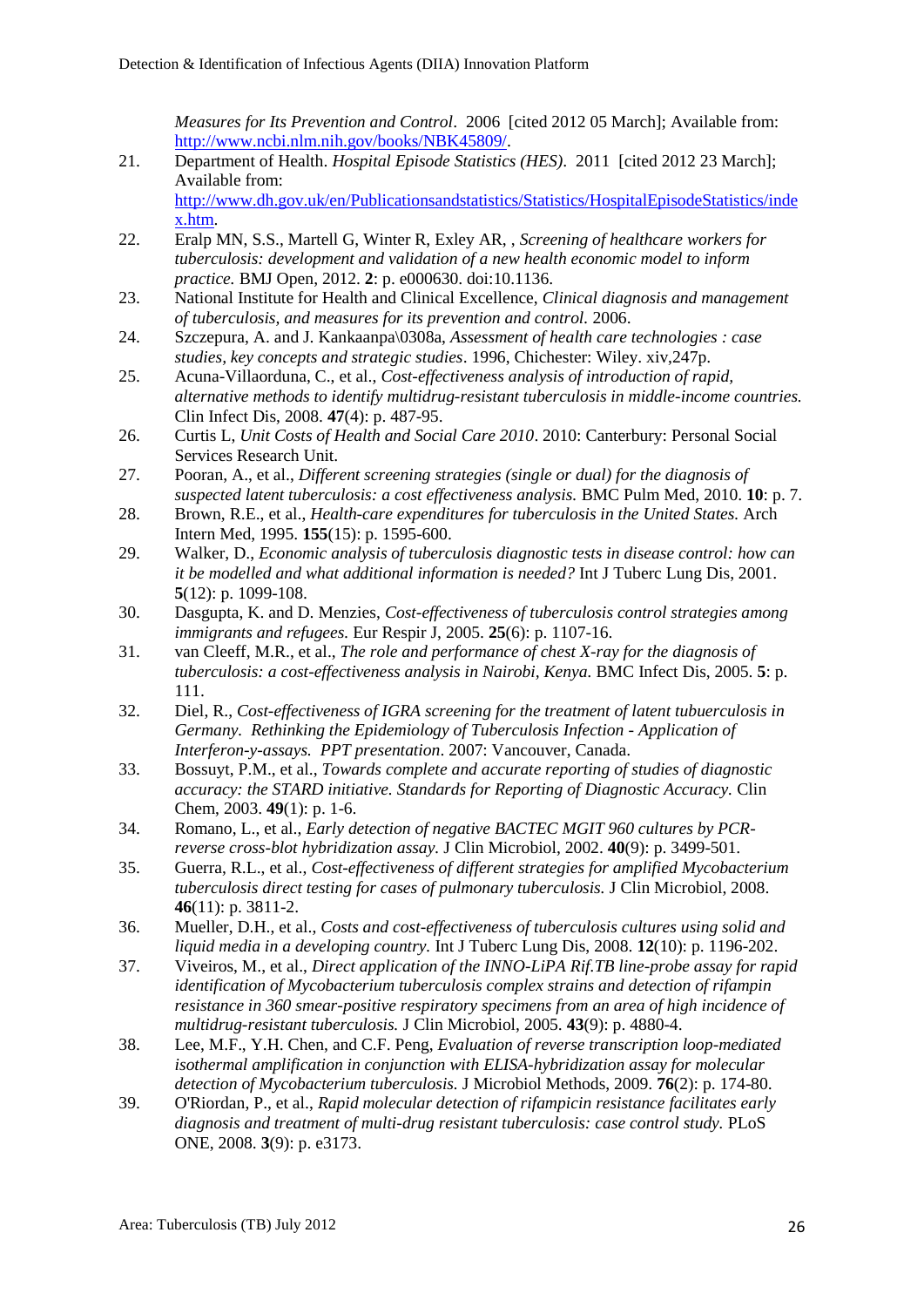- <span id="page-27-0"></span>40. Hirsch-Moverman, Y., et al., *Adherence to treatment for latent tuberculosis infection: systematic review of studies in the US and Canada.* Int J Tuberc Lung Dis, 2008. **12**(11): p. 1235-54.
- <span id="page-27-1"></span>41. Menzies, D., M. Pai, and G. Comstock, *Meta-analysis: new tests for the diagnosis of latent tuberculosis infection: areas of uncertainty and recommendations for research.* Ann Intern Med, 2007. **146**(5): p. 340-54.
- <span id="page-27-2"></span>42. Kang, Y.A., et al., *Usefulness of whole-blood interferon-gamma assay and interferongamma enzyme-linked immunospot assay in the diagnosis of active pulmonary tuberculosis.* Chest, 2007. **132**(3): p. 959-65.
- <span id="page-27-3"></span>43. Diel, R., et al., *Enhanced cost-benefit analysis of strategies for LTBI screening and INH chemoprevention in Germany.* Respir Med, 2009. **103**(12): p. 1838-53.
- <span id="page-27-4"></span>44. Wrighton-Smith, P. and J.P. Zellweger, *Direct costs of three models for the screening of latent tuberculosis infection.* Eur Respir J, 2006. **28**(1): p. 45-50.
- <span id="page-27-5"></span>45. Zellweger, J.P., *Latent tuberculosis: which test in which situation?* Swiss Med Wkly, 2008. **138**(3-4): p. 31-7.
- <span id="page-27-6"></span>46. Oxford Immunotec. *T-SPOT.TB - A 21st Century Solution for Latent TB Detection* 2010 [cited 2012 20 February]; Available from: [http://www.oxfordimmunotec.com/T-](http://www.oxfordimmunotec.com/T-SPOT.TB_International)[SPOT.TB\\_International.](http://www.oxfordimmunotec.com/T-SPOT.TB_International)
- <span id="page-27-7"></span>47. Xu, E., et al., *DHPLC analysis of the matrix metalloproteinase-1 promoter 1G/2G polymorphism that can be easily used to screen large population.* J Biochem Biophys Methods, 2005. **63**(3): p. 222-7.
- <span id="page-27-8"></span>48. Love, J., et al., *Molecular epidemiology of tuberculosis in England, 1998.* Int J Tuberc Lung Dis, 2009. **13**(2): p. 201-7.
- <span id="page-27-9"></span>49. Lowin, A., et al., *Cost effectiveness analysis of school based Mantoux screening for TB infection.* Aust N Z J Public Health, 2000. **24**(3): p. 247-53.
- <span id="page-27-10"></span>50. Underwood, B.R., et al., *Contact tracing and population screening for tuberculosis--who should be assessed?* J Public Health Med, 2003. **25**(1): p. 59-61.
- <span id="page-27-11"></span>51. Dasgupta, K., et al., *Comparison of cost-effectiveness of tuberculosis screening of close contacts and foreign-born populations.* Am J Respir Crit Care Med, 2000. **162**(6): p. 2079- 86.
- <span id="page-27-12"></span>52. Bothamley, G.H., et al., *Screening for tuberculosis: the port of arrival scheme compared with screening in general practice and the homeless.* Thorax, 2002. **57**(1): p. 45-9.
- <span id="page-27-13"></span>53. Harling, R., et al., *Tuberculosis screening of asylum seekers: 1 years' experience at the Dover Induction Centres.* Public Health, 2007. **121**(11): p. 822-7.
- <span id="page-27-14"></span>54. Lalvani Ajit. *HTA Project 08/106/02: Interferon gamma tests for the rapid identification of active tuberculosis disease* 2011 [cited 2012 28 May]; Available from: [http://www.hta.ac.uk/projectdev/2251.asp.](http://www.hta.ac.uk/projectdev/2251.asp)
- <span id="page-27-15"></span>55. Storla, D.G., S. Yimer, and G.A. Bjune, *A systematic review of delay in the diagnosis and treatment of tuberculosis.* BMC Public Health, 2008. **8**: p. 15.
- <span id="page-27-16"></span>56. Abubakar Ibrahim. *HTA Project 08/68/01: Prognostic value of interferon gamma release assays in predicting active tuberculosis among individuals with, or at risk of, latent tuberculosis infection* 2010 [cited 2012 28 May]; Available from: [http://www.hta.ac.uk/project/2076.asp.](http://www.hta.ac.uk/project/2076.asp)
- <span id="page-27-17"></span>57. Wadea V, et al., *Improving Directly Observed Therapy for Tuberculosis with a Home Telehealth Service*, in *9th HTAi Annual Meeting* 2012, HTA International.: Bilbao, Spain.
- <span id="page-27-18"></span>58. Oguz-Avkan, V., et al., *Comparison of two acid-fast microscopy methods for the detection of acid-fast bacilli in sputum specimen*, in *18th European Congress of Clinical Microbiology and Infectious Diseases*. 2000: Barcelona, Spain.
- <span id="page-27-19"></span>59. Franco-Alvarez de Luna, F., et al., *Evaluation of the GenoType Mycobacteria Direct assay for detection of Mycobacterium tuberculosis complex and four atypical mycobacterial species in clinical samples.* J Clin Microbiol, 2006. **44**(8): p. 3025-7.
- <span id="page-27-20"></span>60. Drancourt, M. and D. Raoult, *Cost-effectiveness of blood agar for isolation of mycobacteria.* PLoS Negl Trop Dis, 2007. **1**(2): p. e83.